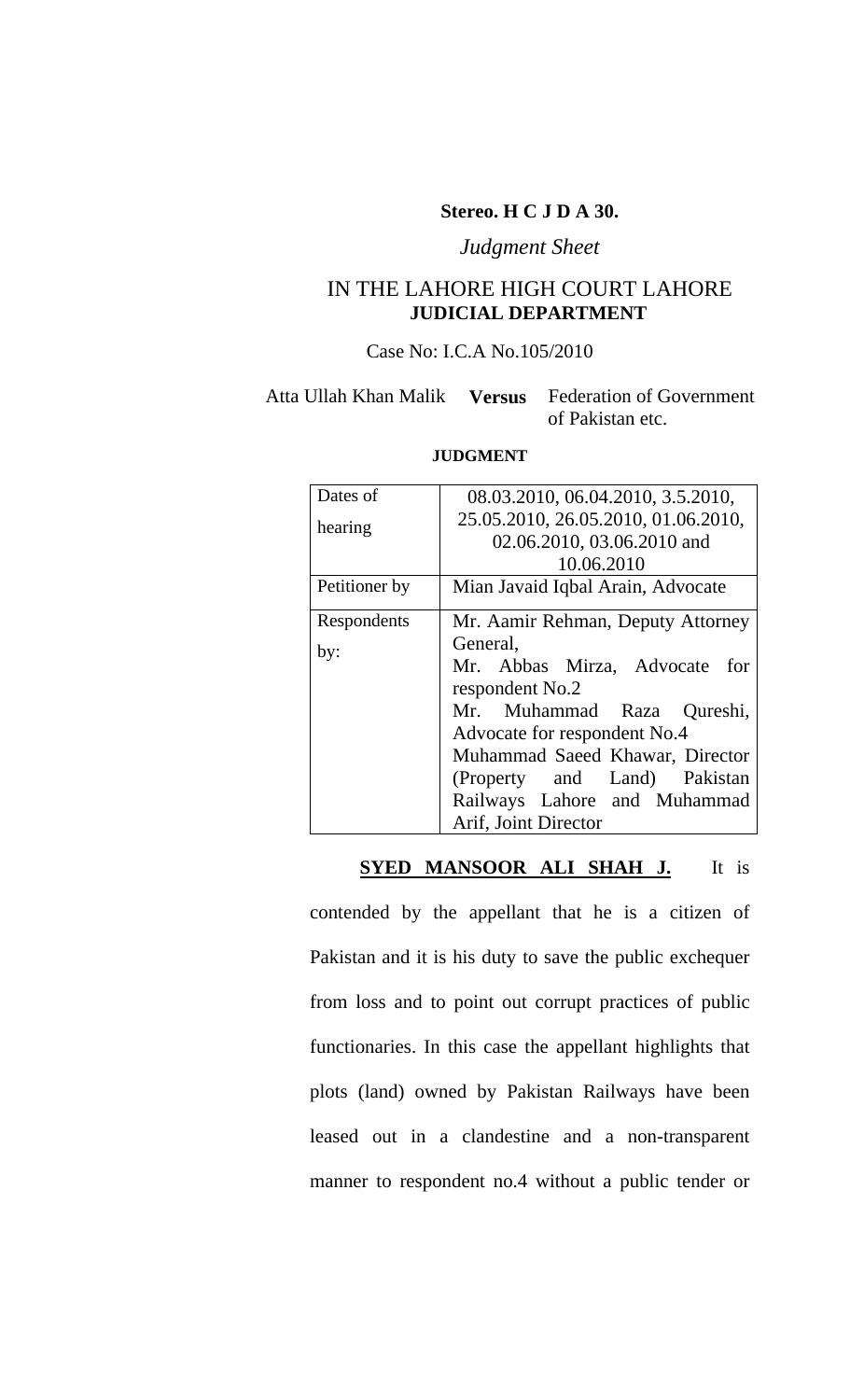an open public auction. The W.P. is therefore in the nature of Public Interest Litigation.

2. Detailed facts of the case are that respondent Pakistan Railways decided to lease out plots ("PLOTS") for a term of ten years extendable by another term of five years for the construction of shops in various areas including the seven plots of various sizes located between Qaidabad-Bandial Stations, Malakand through an OPEN PUBLIC AUCTION vide Letter dated 16.6.2005 issued by the Divisional Superintendent, Pakistan Railways (plots in question are mentioned at serial No.6 of the said Letter). The said open public auction was publically advertised in Daily "Ausaf" Islamabad on 18.6.2005. However, later on in response to several public complaints and vigilance reports against the auction, Pakistan Railways through Divisional Superintendent, Rawalpindi cancelled all the auctions made during the period 1.6.2005 to 5.7.2005 vide his Letter dated 20.7.2005. As the auction of the PLOTS also fell within this time period it also stood cancelled.

3. Vide Letter dated 27.12.2005 the bidders were to be informed to collect the refund of their bid money,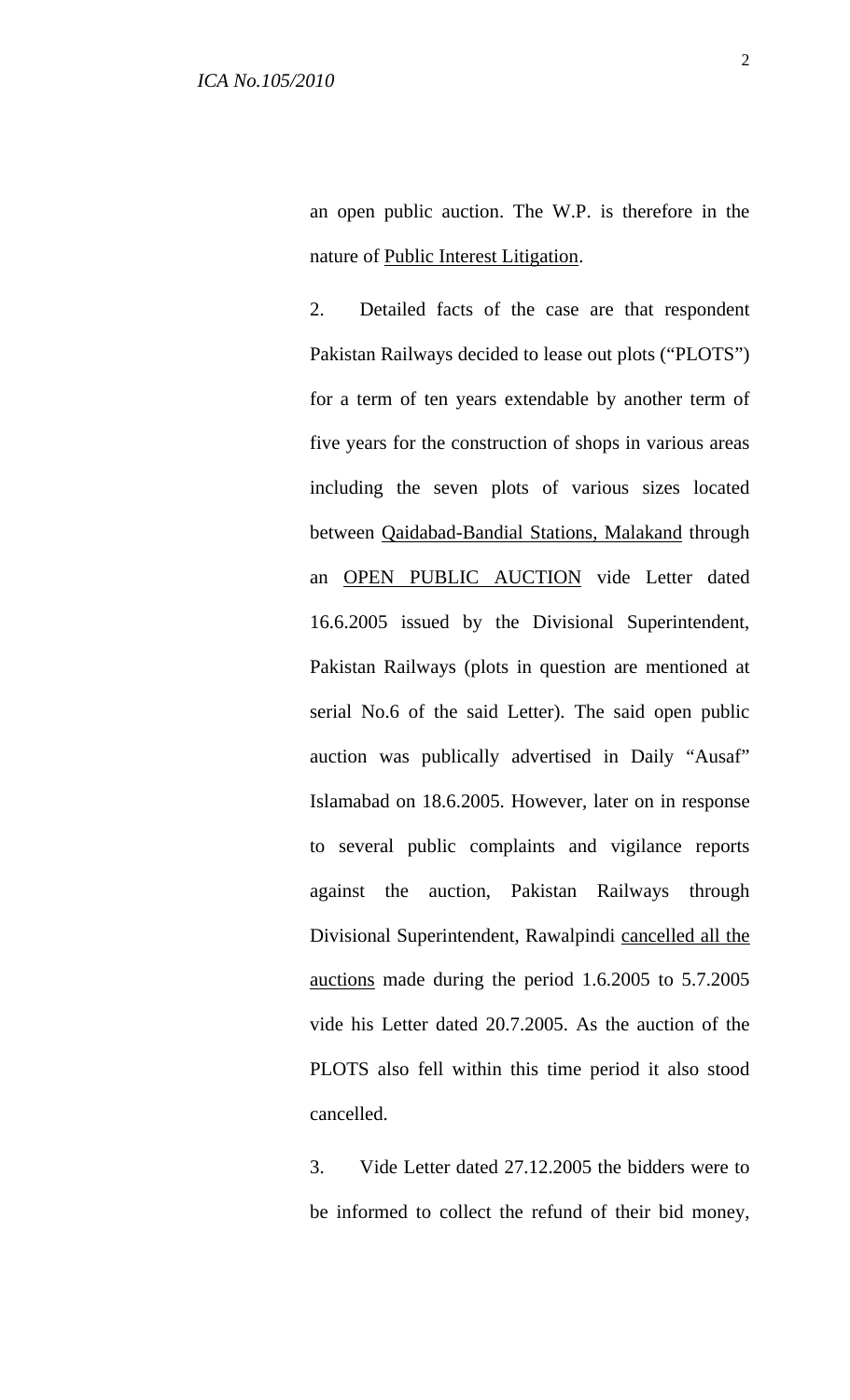which was prepared in the shape of pay orders. Pay Order in the sum of Rs.1,43,500/- was also prepared in favour of Respondent no.4 as per the above Letter (counsel for Respondent no.4 states that the bid money was never refunded to the said respondent). Thereafter, the matter pertaining to auction of the PLOTS for commercial purpose i.e., for the construction of shops, came to an end.

4. After a lull of over two years, without any public tendering or public auction, the (same) PLOTS were leased out to Respondent No.4, through the backdoor, for agricultural purposes vide Letter dated 8.9.2007 of Director, Property & Land, Headquarters Office, Pakistan Railways, Lahore. The said Letter refers to Respondent no.4 as the Highest Bidder (even though admittedly no public auction for the lease of the PLOTS took place). Thereafter, respondent Pakistan Railways entered into an AGREEMENT FOR THE LICENSING OF RAILWAY LAND FOR AGRICULTURAL PURPOSES AND NURSERIES with Respondent no.4 on 24.9.2007.

5. Subsequently, the competent authority converted the Agricultural Lease of Respondent No.4 into a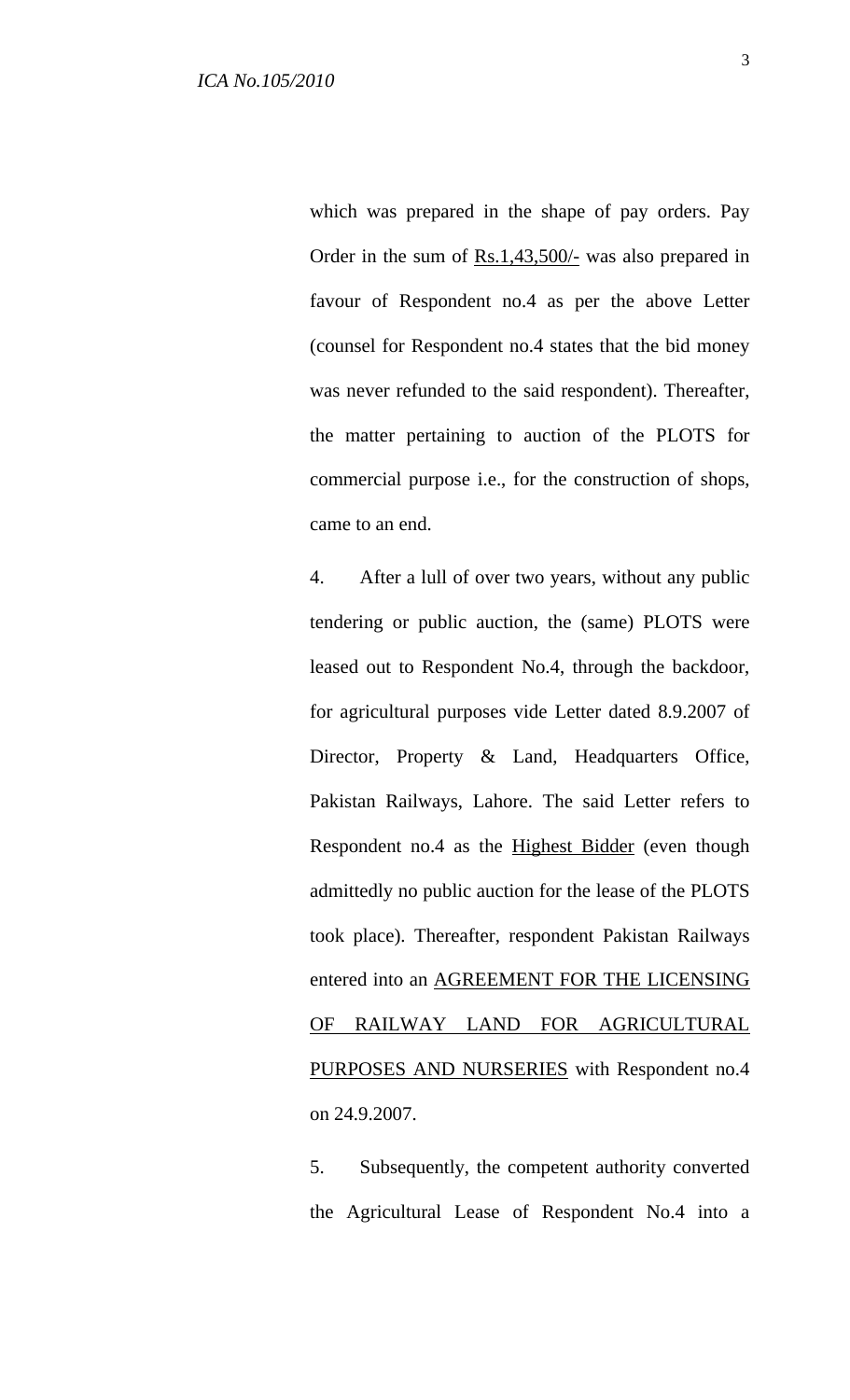COMMERCIAL LEASE. This was communicated to Respondent no.4 vide Letter dated 25.6.2009 and a fresh AGREEMENT FOR LEASE/RENT OF RAILWAYS LAND FOR COMMERICAL PURPOSE/SHOPS (**THROUGH OPEN AUCTION**) AT KM 211/4 TO 212/2 BETWEEN QUAIDABAD-BANDIAL STATIONS was entered on 21.8.2009 between Pakistan Railways and Respondent No.4.

6. Appellant challenged the grant of lease in favour of respondent No.4 in W.P. No.3151/2010 which was disposed of on 19.02.2010 with the following order:-

> "*Let the petitioner move an appropriate application with respondent No.1. If and when such application is moved, respondent No.3 shall entertain the same, hear the petitioner and decide the same within a period of thirty days from the date when the application is moved."*

Aggrieved of the said order, the appellant has preferred this appeal.

7. It is contended by learned counsel for the appellant that the lease granted to Respondent no.4 after the cancellation of the auction for commercial purposes is without any public tender or a public auction and, therefore, against the rules and regulations of Pakistan Railways besides being against transparency and good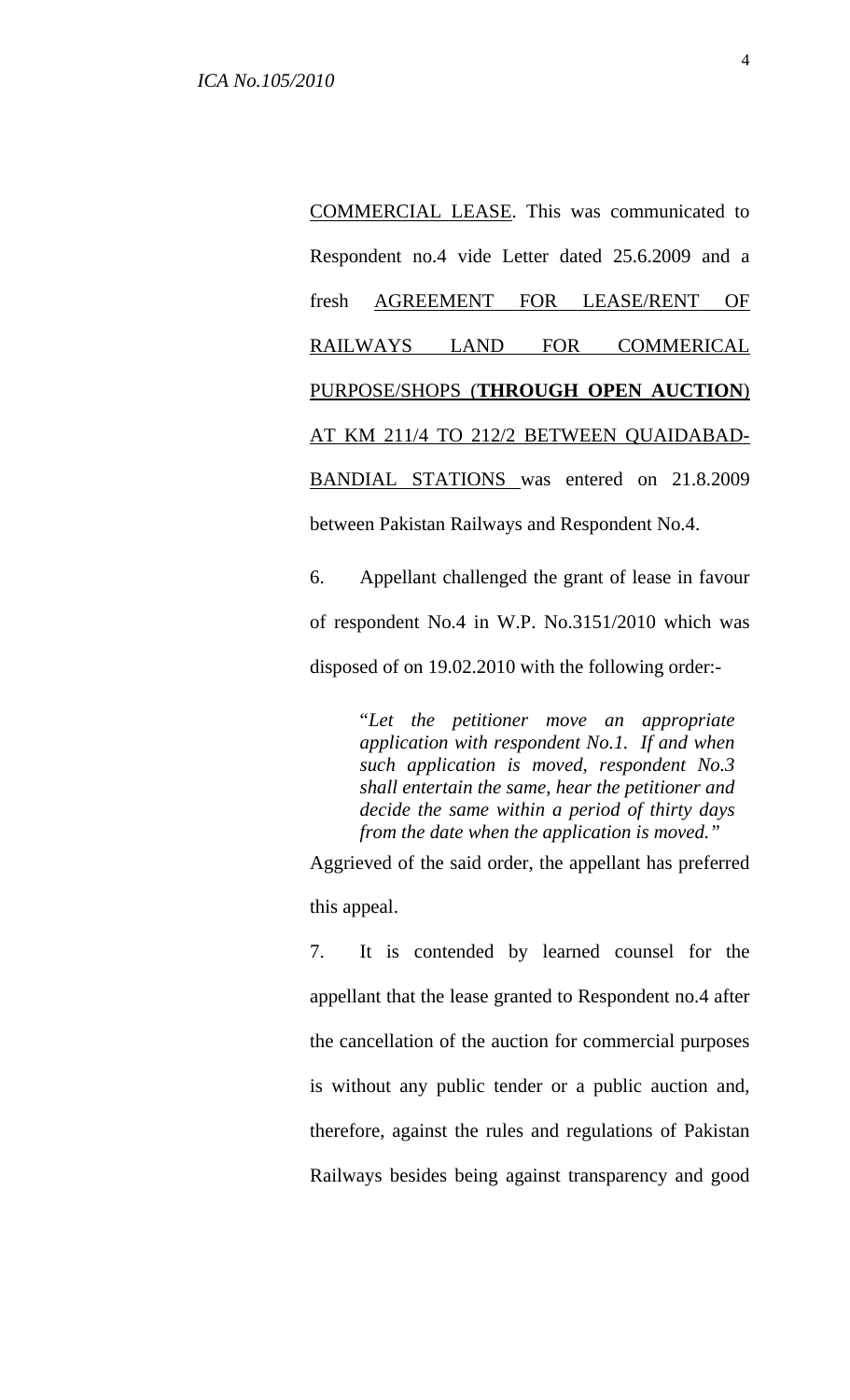governance which a public authority like Pakistan Railways is bound to ensure.

8. Learned counsel for Pakistan Railways confirmed the above facts. However, explaining the reasons for the grant of lease, Mr. Muhammad Saeed Khawar, Director (Property & Land), Pakistan Railways submitted that recommendation was moved by the Deputy Superintendent to the effect that there was apprehension that the said land could be encroached upon and, therefore, the land was leased out to the "highest bidder" i.e., respondent No.4. (When asked how Respondent No.4 was the "highest bidder" when no public tender or public auction took place for the lease of the said land, he without much remorse said that Respondent No.4 had the highest bid in the open public auction for shops in the year 2005, which was subsequently cancelled, as mentioned above).

9. Director, (Property & Land) placed on record a policy letter dated 12.8.2000 titled LICENSING OF RAILWAY LAND FOR AGRICULTURAL PURPOSES which provides in clause 2:-

> "The Railway land for agricultural purposes outside Municipal Corporation limit can be leased out through open public auction for a period of three years on year to year basis and extendable for another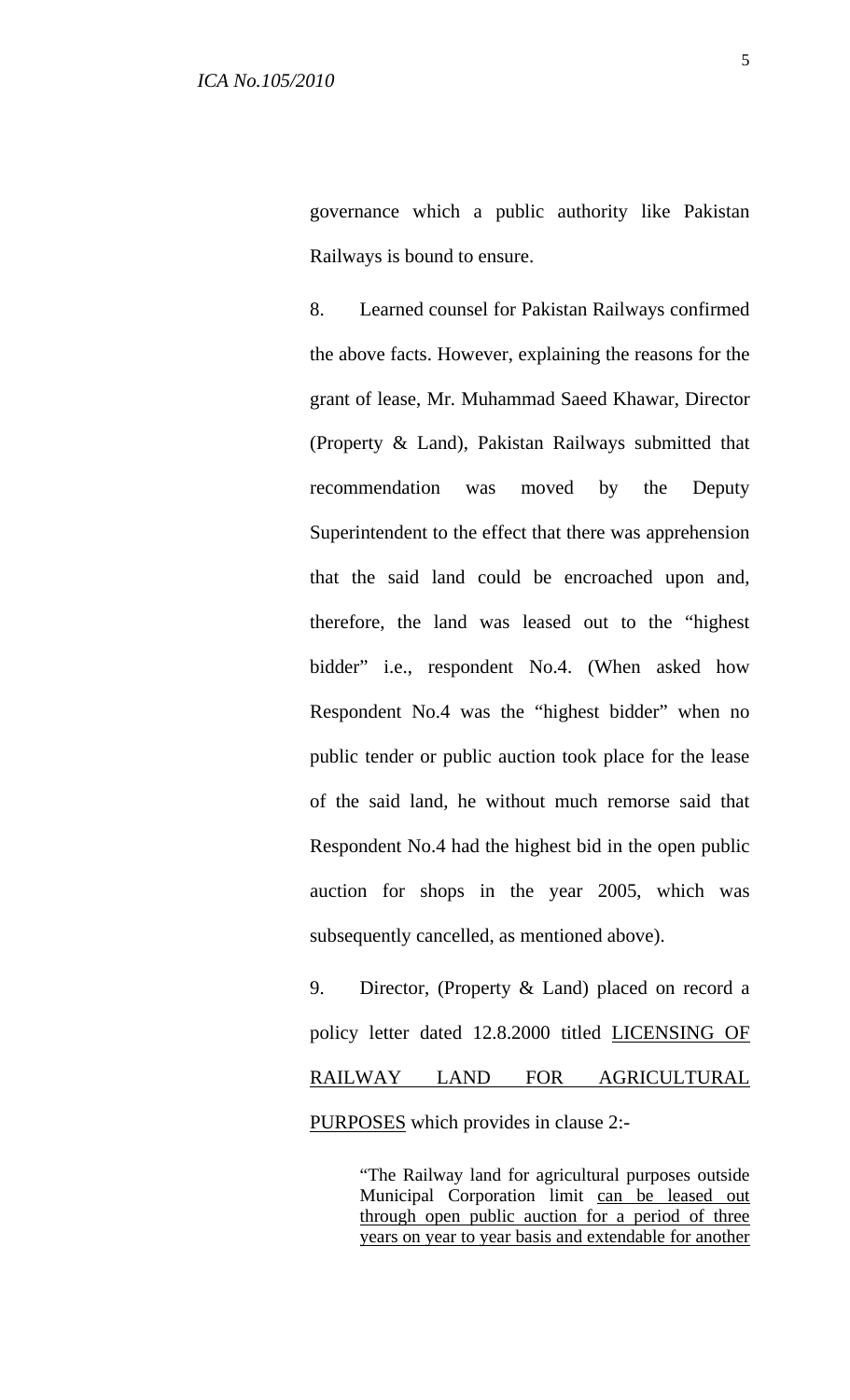period of three years on 20% increase over the approved bid." (*emphasis supplied*)

10. When asked how the said lease of public property was granted to Respondent no.4 without the process of public auction, the said officer had no answer. He, however, contended that because Respondent no.4 was the highest bidder (in an auction held two years ago which was cancelled by Pakistan Railways due to violations reported), therefore, it was felt appropriate that the land ought to be leased out to the said respondent. When further asked how lease for agricultural purposes was converted into a lease for commercial purposes, the officer again had no answer. The officer also failed to show any rules or regulations of Pakistan Railways that permitted the grant of lease in question without a public tender or public auction.

11. Learned counsel for Respondent no.4 raised the preliminary objection that this matter cannot be taken up in the constitutional jurisdiction under the banner of public interest litigation as the appellant has not approached this Court with clean hands, as he is a political rival of respondent no.4. He placed reliance on *Maulana Abdul Haq Baloch and 2 others v. Government of Balochistan through Secretary*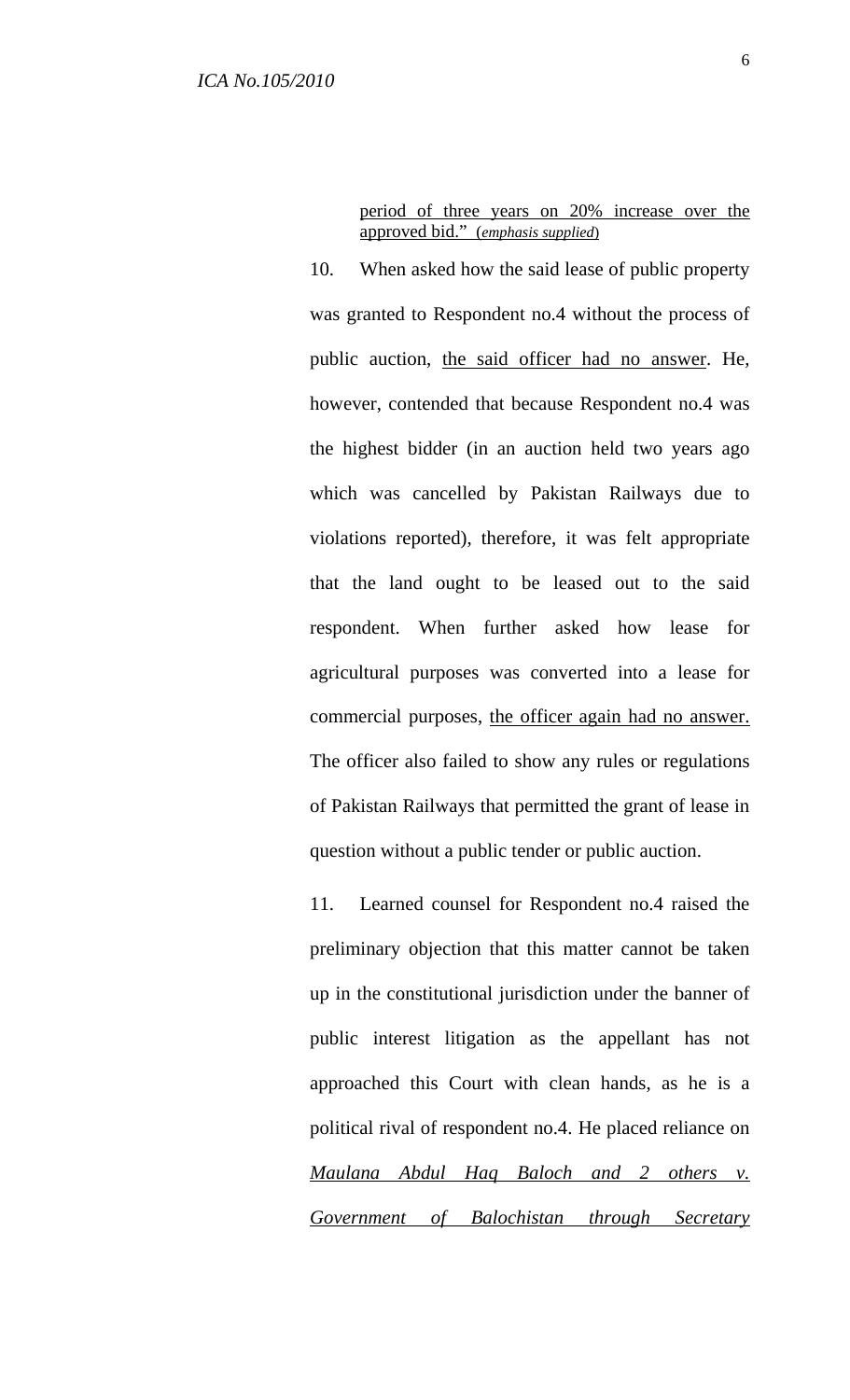*Industries and Mineral Development, Quetta and 6 others* (PLD 2007 Quetta 118) and *Ashok Kumar Pandey v. State of West Bengal and others* (AIR 2004 SC 280). He, other than orally raising the said objection did not place on record any document that supported this contention. This submission was, therefore, made rather half-heartedly.

12. Learned counsel for respondent no.4, however, vehemently argued that what needs to be seen at the end of the day is whether Pakistan Railways is getting the best price for the land. He submitted that the present bid in the sum of Rs.  $2,87,000/$ - per annum is the highest bid ever received and, therefore, Respondent no.4 is entitled to the said lease.

13. Arguments heard. Record perused.

14. At the very outset learned counsel for Respondent No.4 submitted that the petitioner has no *locus standi* to maintain this petition. He also submitted that the petitioner is a political rival in the area and this petition in the garb of public interest litigation is tainted and is being used to settle a personal score (this was not supported by any evidence).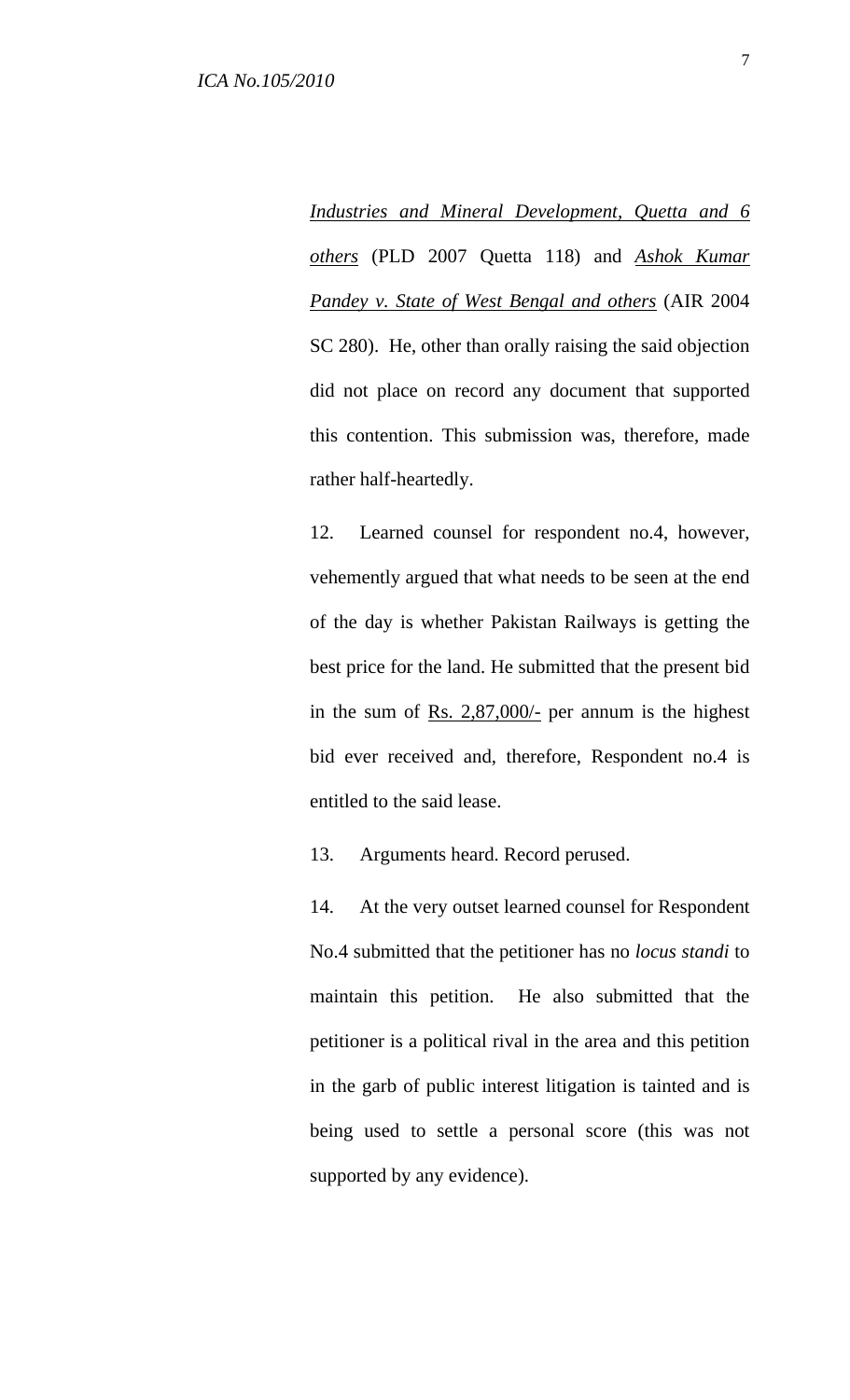15. It is settled on good authority that in matters pertaining to public interest litigation (also known as "PIL") the rule of "standing" or "*locus standi"* or "aggrieved person" has received a liberal interpretation over the years and any person/citizen having "sufficient interest" (in the context of larger public interest) can maintain a petition and pass as an "aggrieved person" under article 199 of the Constitution, subject to satisfying other requirements of the said article. Reliance is placed on *"Muhammad Tariq Abbasi and others v. Defence Housing Authority and others"* (2007 CLC 1358), *"Muhammad Yar v. Muhammad Tariq"* (2007 YLR 2430), *"Moulvi Iqbal Haider v. Capital Development Authority"* (PLD 2006 SC 394), *"Javed Ibrahim Paracha v. Federation of Pakistan and others"* (PLD 2004 SC 482), *"Khurram Khan, Advocate v. Government of Punjab through Chief Secretary & 6 others"* (PLD 2009 LAH 22). *"Ardeshir Cowasjee and 11 others v. Sindh Provicne and others"* (2004 CLC 1353), *"Ardeshir Cowasjee and 10 others v. Karachi Building Control Authority (KMC), Karachi and 4 others"* (1999 SCMR 2883), *"Mushtaq Ali v. Government of Sindh through Chief Secretary, Sindh,*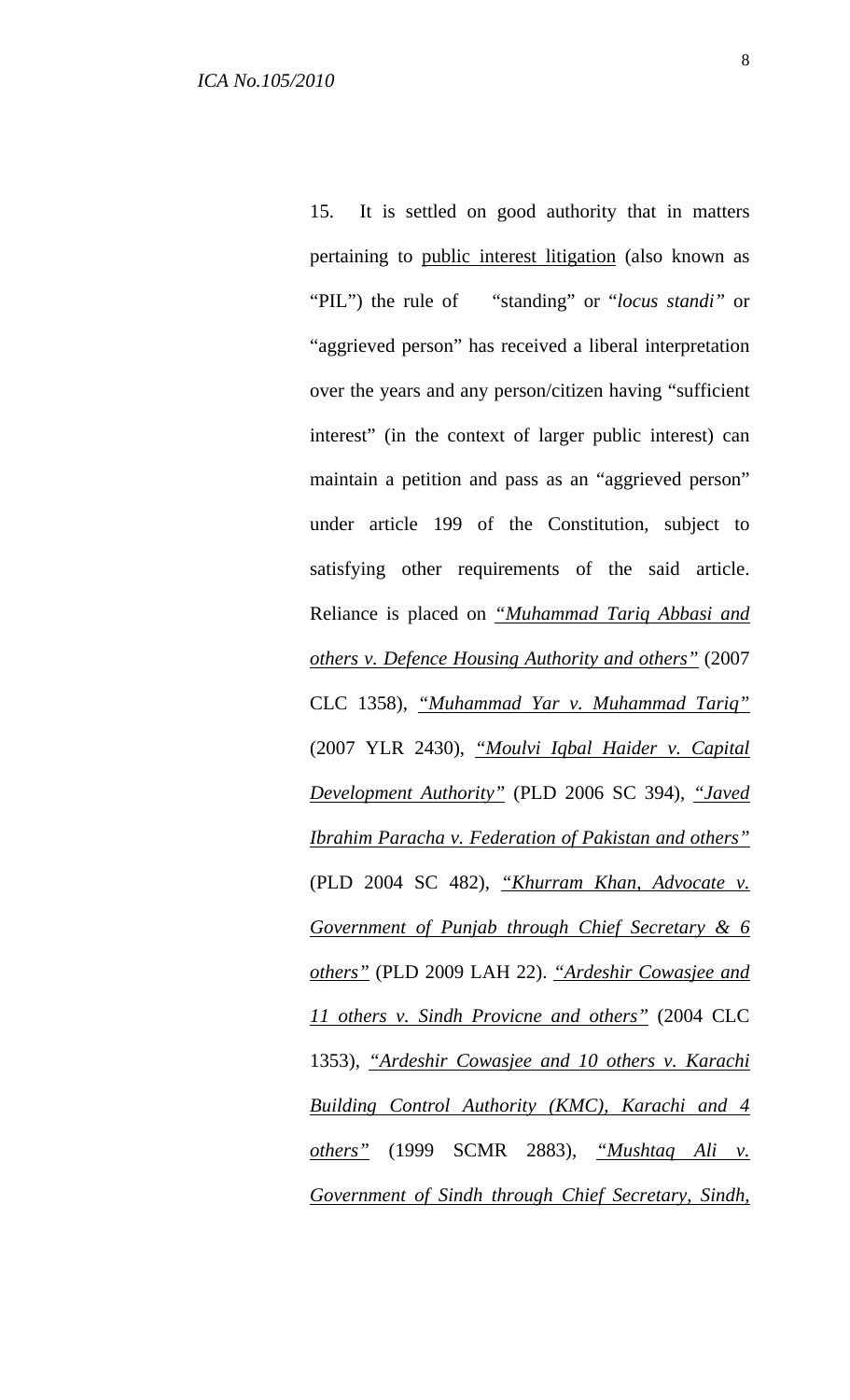*New Sindh Secretariat, Karachi and 11 others"* (PLD 1998 KAR 416), *"Democratic Workers' Union C.B.A. v. State Bank of Pakistan and others"* (2002 PLC (CS) 614), "*State v. M.D. WASA and others"* (2000 CLC 471), *"Province of Punjab through Collector Faisalabad and 8 others v. Muhammad Yaqoob"* (1992 CLC 2065) *"Ardeshir Cowasjee and others v. K.B.C.A. and others"* (2001 YLR 2403) *"Maulana Abdul Haq Balock and 2 others v. Government of Balochistan through Secretary Industries and Mineral Development, Quetta and 6 others*" (PLD 2007 QUETTA 118).

16. Any citizen or person (part of the public) has "sufficient Interest" and is, therefore, an aggrieved person under article 199 of the Constitution, if public property is being acquired, held, used, or disposed of by public functionaries in violation of the law. Public functionaries as trustees of the people, cannot have any personal interest in any public property, therefore if there is any abuse of trust or violation of law, it qualifies any member of the general public as an "aggrieved person" with the right to invoke the constitutional jurisdiction of this court, subject to fulfilling other requirements of article 199.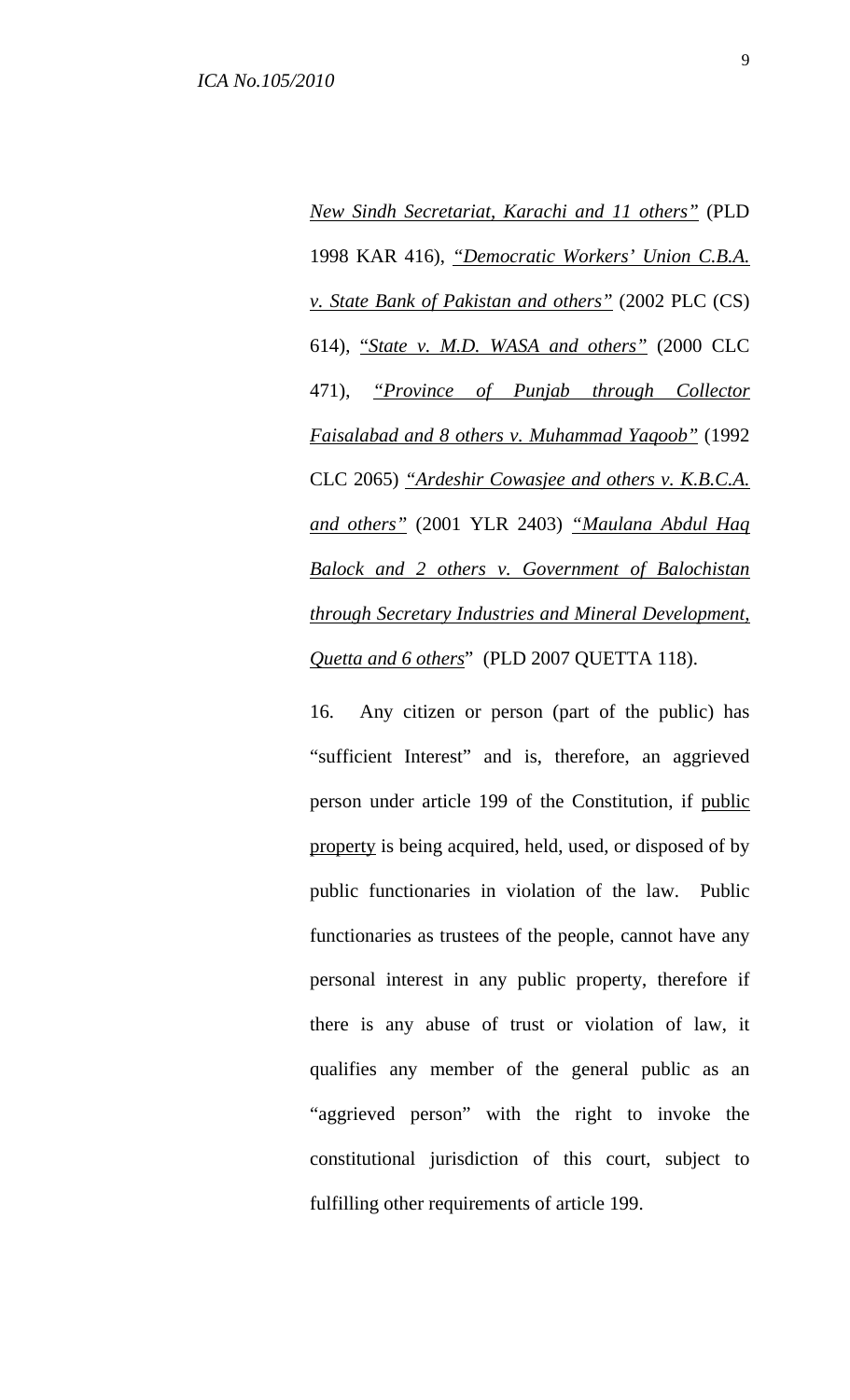17. The significance of *public interest litigation* has special importance in our country. Even after 63 years of Independence, we still have fledgling public institutions because unfortunately they could not be nurtured under the shade of democracy due to repeated usurpation of our political space by unelected forces. Lack of democracy over years has taken a toll on our institutions. Absence of basic democratic values and democratic culture within public institutions threatens rule of law and due process breeding unchecked corruption. Disappointed with the undemocratic mindset of public functionaries, people have time and again resorted to courts for judicial review through public interest litigation.

18. It is essential for the public functionaries to understand the importance and meaning of a democratic welfare state. "What is democracy? …It rests on two bases. The first is the sovereignty of the people. This sovereignty is exercised in free elections, held on regular basis, in which the people choose their representatives, which in turn represent their views. This aspect of democracy is manifested in majority rule and in the centrality of the legislative body through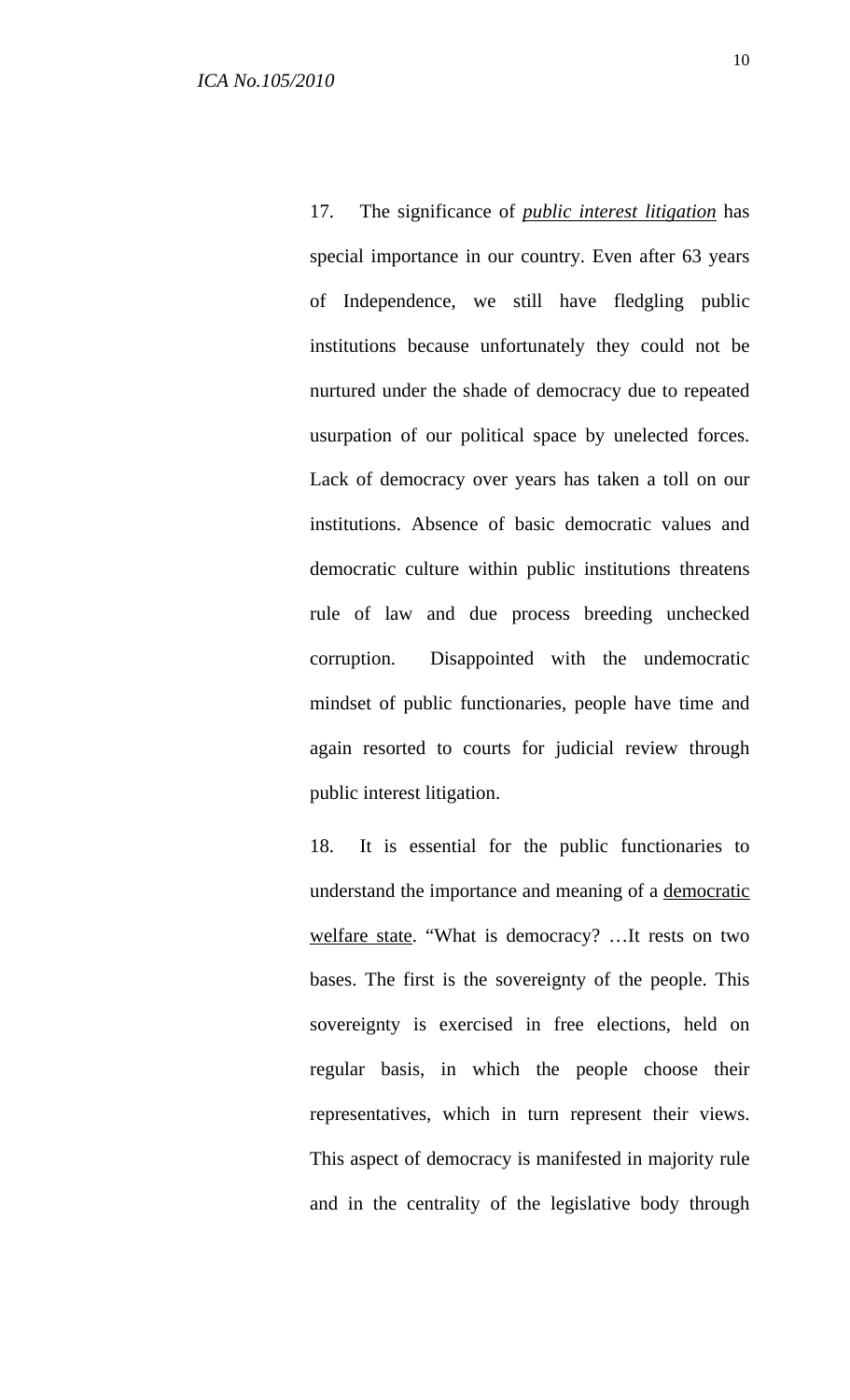which the people's representatives act. This is the formal aspect of democracy. It is of central importance, since without it the regime is not democratic…The second aspect of democracy is reflected in the rule of values (other than the value of majority rule) that characterize democracy. The most important of these values are separation of powers, the rule of law, judicial independence, human rights, and basic principles that reflect yet other values (such as morality and justice), social objectives (such as the public peace and security), and appropriate ways of behaviour (reasonableness, good faith). This aspect of democracy is the rule of democratic values. This is a substantive aspect of democracy. It too is of central importance. Without it, the regime is not democratic."<sup>1</sup>

19. Ronald Dworkin wrote, "true democracy is not just *statistical* democracy, in which anything a majority or plurality wants is legitimate for that reason, but *communal* democracy, in which majority decision is legitimate only if it is a majority within a community of equals. That means not only that everyone must be allowed to participate in politics as an equal, through

 $\overline{a}$ 

<sup>&</sup>lt;sup>1</sup> The Judge in a Democracy by Aharon Barak (Page 24), Princeton University Press, 2006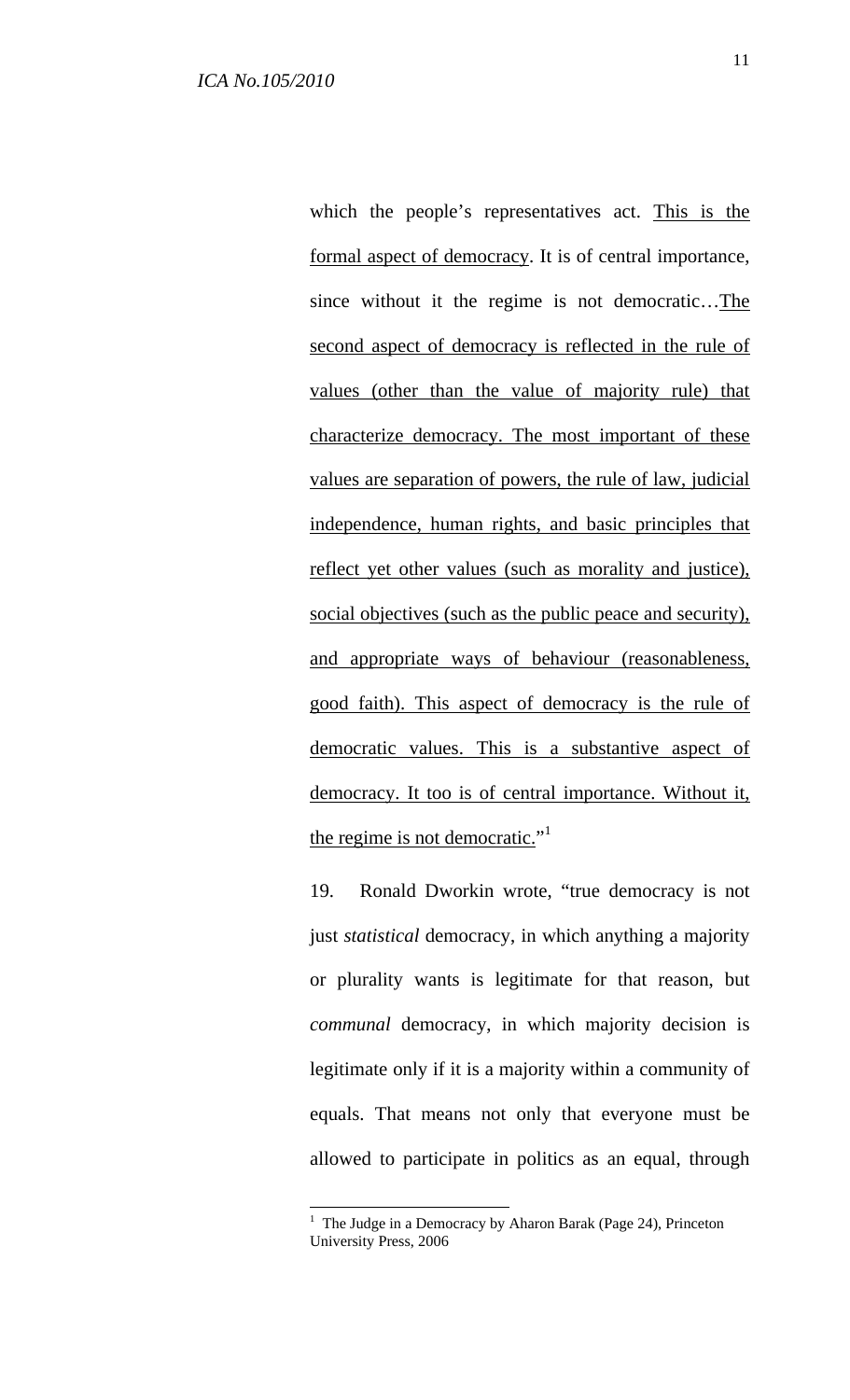the vote and through freedom of speech and protest, but that political decisions must treat everyone with equal concern and respect, that each individual person must be guaranteed fundamental civil and political rights no combination of other citizens can take away, no matter how numerous they are or how much they despise his or her race or moral or way of life."<sup>2</sup>

20. Justice Iacobucci of the Canadian Supreme Court observed: " the concept of democracy is broader than the notion of majority rule, fundamental as that may be."<sup>3</sup> This internal morality of democracy consisting liberty, freedom, rule of law, supremacy of the constitution and due process must be allowed to permeate through the corridors of public administration and be the bedrock of good governance of public institutions in our country. It has been observed that democracy without justice is "demon-crazy"

21. Public Interest Litigation is therefore a judicial tool to help resurrect or jump start public institutions on the road to healthy democratic values and traditions. Unless substantive democracy takes root in our public

 2 Ronald Dowrkin, A Bill of Rights for Britain 35-36 (1990).

<sup>3</sup> Vriend v. Alberta [1998] 1 S.C.R. 493, 566 (Can.)

<sup>4</sup> Arundhati Roy in Listening to Grasshoppers.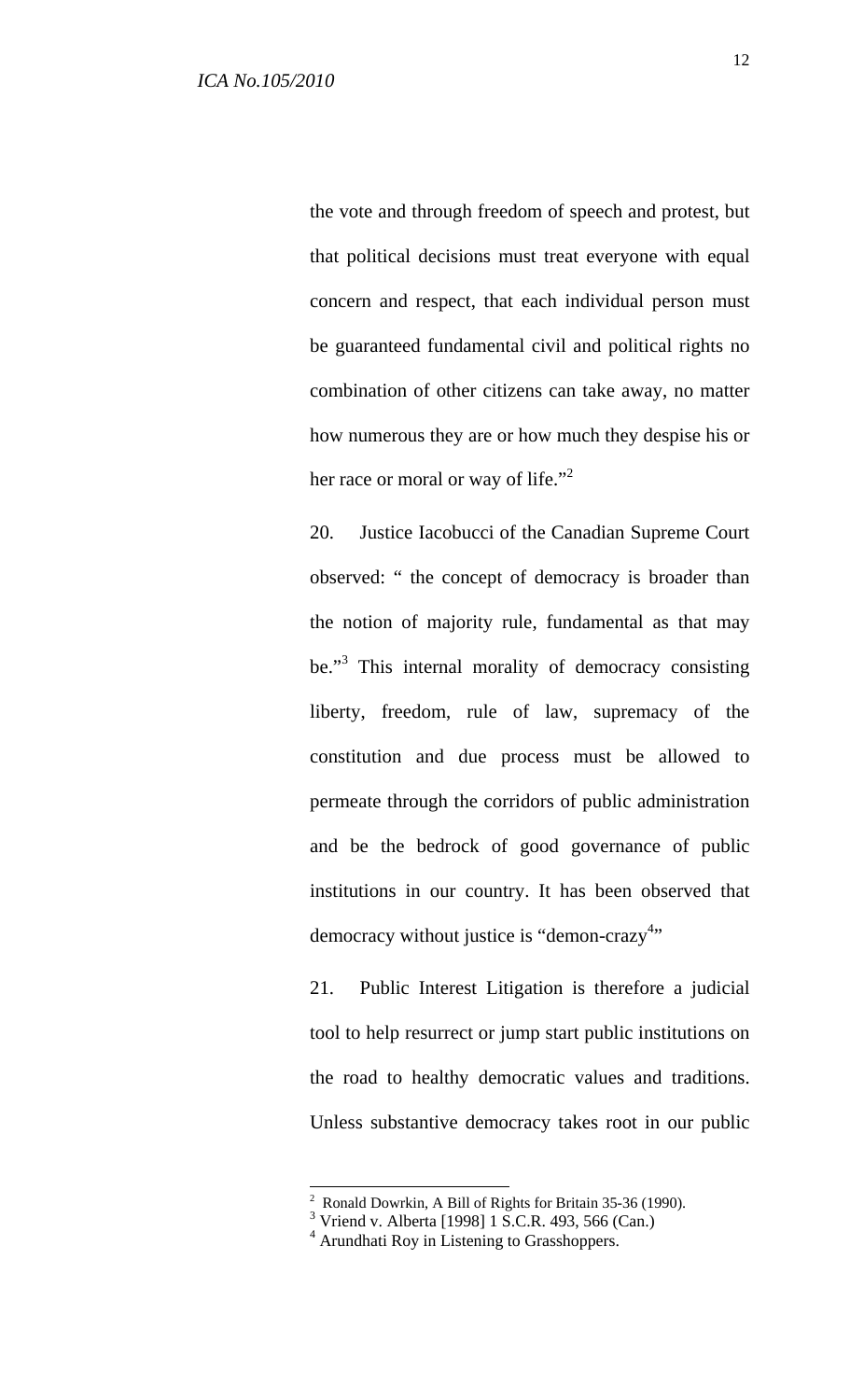administration and our institutions flourish with democratic maturity, court dockets will continue to be filled with public interest litigation. However, the courts will continue to redress public grievance, with the hope that public institutions will soon come of age.

22. The real test, therefore, in Public Interest Litigation is the *subject matter* of the petition or the *abuse of public trust* complained of. Once the court assesses that breach of trust and violation of law by a public institution has taken place, the court must immediately proceed further to rectify the breach, the identity or antecedents of the petitioner pale into insignificance. If, on the other hand, the court finds the petition to be without merit, camouflaged to foster personal disputes, said petition is to be thrown out. Public Interest Litigation should not be allowed to be "Publicity Interest Litigation" or " Private Interest Litigation" or "Politics Interest Litigation." [Reliance is placed on *Ashok Kumar Pandey v. State of West Bengal and others* (AIR 2004 SC 280)] However, if the court is convinced that violation of law has taken place pertaining to public property or public interest, it should matter less who brought the complaint before the court.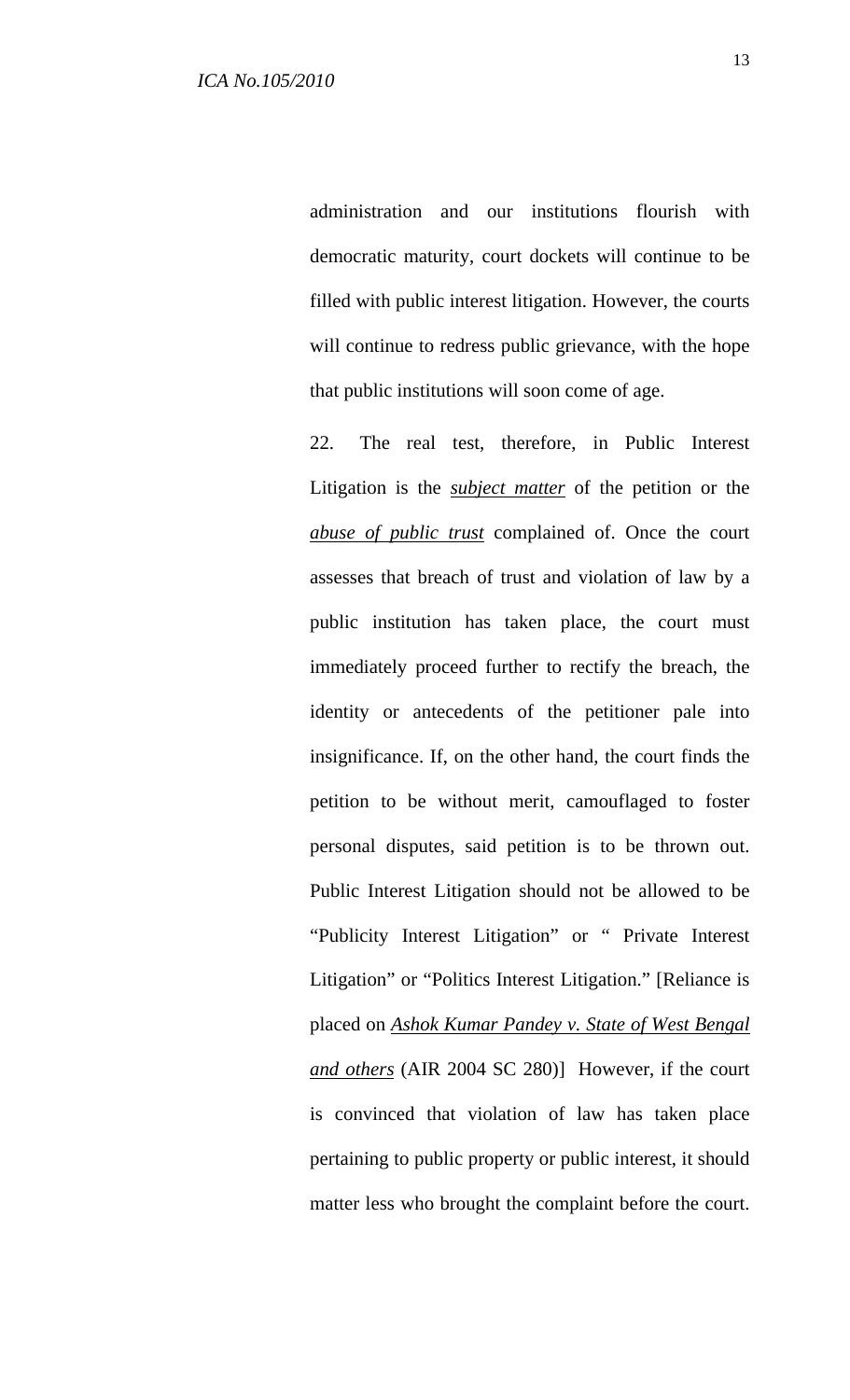*Locus standi* in such matters stands diluted carrying only cosmetic significance. This is also so because, Public Interest Litigation converts adversarial nature of the proceedings into inquisitorial proceedings. The Court, as guardian of public interest investigates to decipher the truth. This unique remedy is the hallmark of a welfare democratic State, which rests on the principles of social and economic justice enshrined in our Constitution.

23. This advance has been incorporated in one of the latest constitutions of the world. Section 38 of the Constitution of the Republic of South Africa, 1996 provides as follows:

> "38. Enforcement of rights.-Anyone listed in this section has the right to approach a competent court, alleging that a right in the Bill of Rights has been infringed or threatened, and the court may grant appropriate relief, including a declaration of rights. The persons who may approach a court are-

 *(a)* anyone acting in their own interest;

- (*b*) anyone acting on behalf of another person who cannot act in their own name;
- *(c)* anyone acting as a member of, or in the interest of, a group or class of persons;
- (*d*) anyone acting in the public interest; and
- *(e)* an association acting in the interest of its members.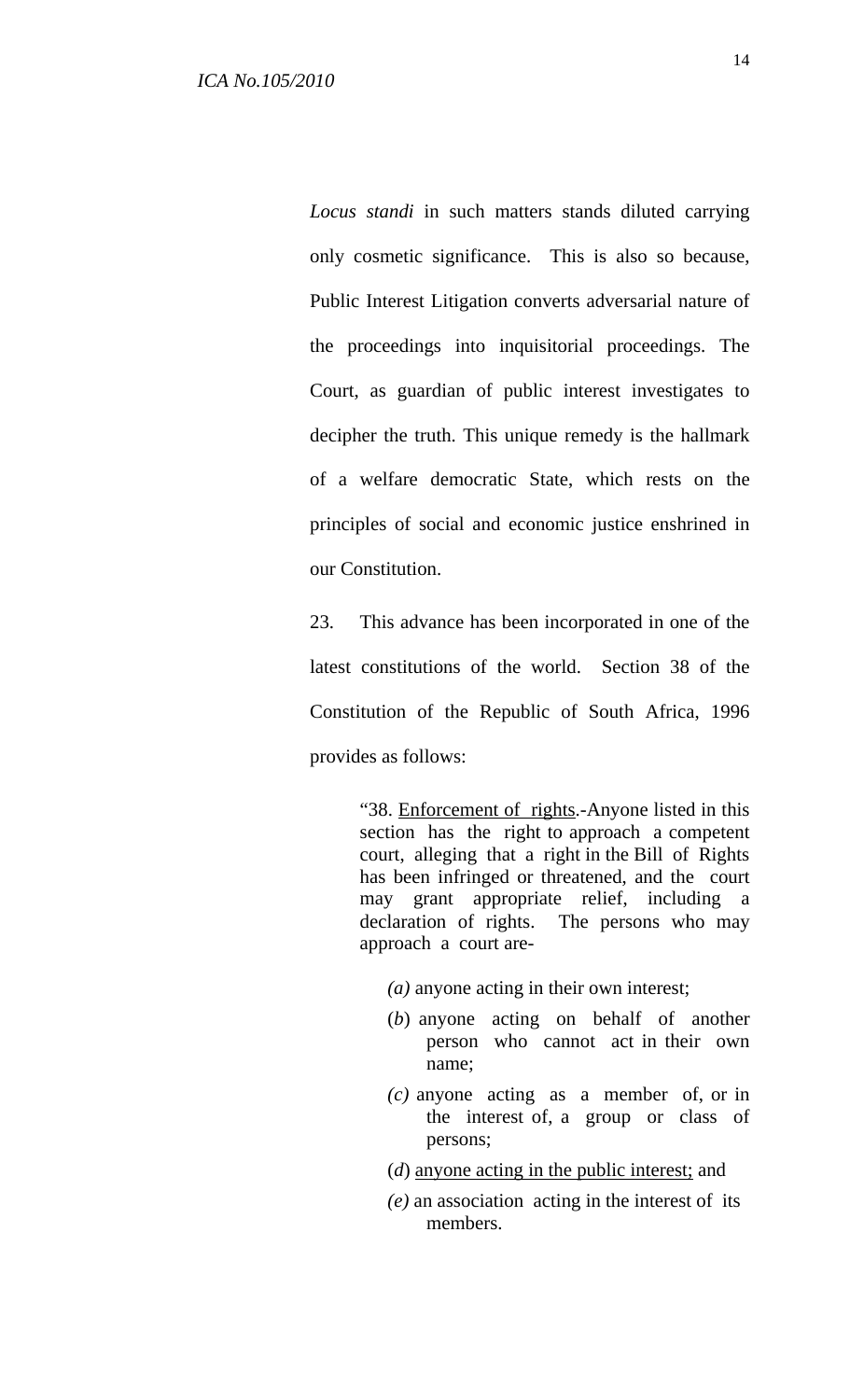24. Article 19A of the Constitution is a recent and welcome addition to the chapter of fundamental rights under the Constitution. The article provides that:

> "Every citizen shall have the right to have access to information in all matters of public importance subject to regulations and reasonable restrictions imposed by law."

25. Right to information is another corrective tool, which allows public access to the working and decision making of the public authorities. It opens the working of public administration to public scrutiny. This necessitates transparent and structured exercise of discretion by the public functionaries. Article 19A empowers the civil society of this country to seek information from public institutions and hold them answerable. Article 19A, therefore, enthuses fresh life into Public Interest Litigation.

26. The rules of standing/locus standi have a close connection and nexus with the rule of law. Closing the doors of the court on a petitioner who warns of a public institution's unlawful action means giving that public body a free hand to act without fear of judicial review.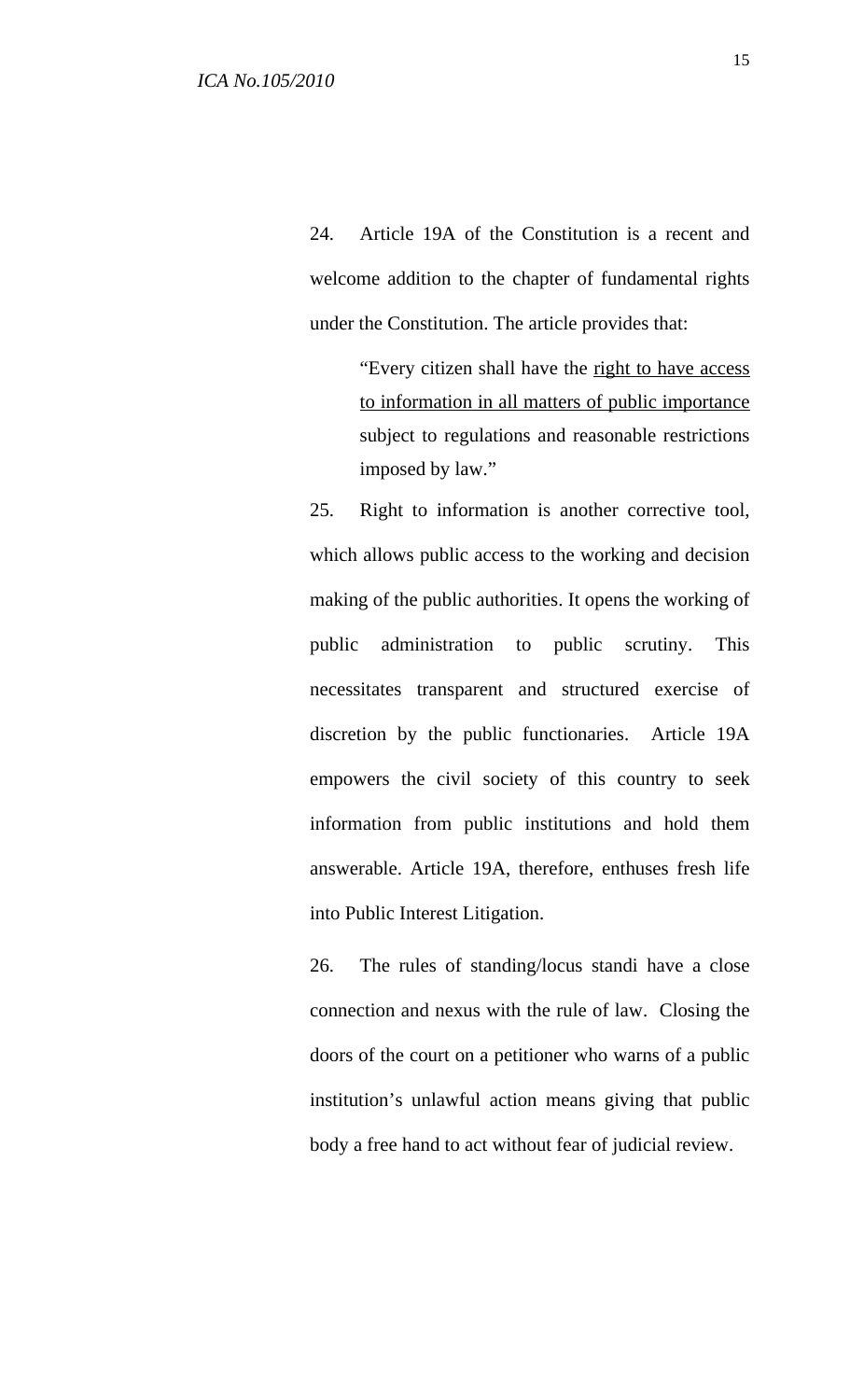27. Lord Diplock in *Inland Revenue Commissioner, National Federation of Self-Employed and Small Business Ltd.* [1982] A.C. 617 (at 644).

> "It would, in my view, be a grave lacuna in our system of public law if a pressure group, like the federation, or even a single public spirited taxpayer, were prevented by outdated technical rules of *locus standi* from bringing the matter to the attention of the court to vindicate the rule of law and get the unlawful conduct stopped."

28. For the above reasons, we overrule the preliminary objection pertaining to *locus standi* and hold that the appellant has the *locus standi* to maintain the writ petition.

29. Coming to the merits of the case, the open public auction for the lease of PLOTS in question for construction and running of SHOPS on commercial basis advertised through public advertisement on 18.6.2005 came to an end because of public complaints received and, therefore, the auction conducted on the basis of the said advertisement was cancelled vide order dated 20.7.2005 of the Divisional Superintendent, Pakistan Railways, Rawalpindi and the bid money was refunded vide Letter dated 27.12.2005 of the Assistant Executive Engineer, Pakistan Railways, Sargodha,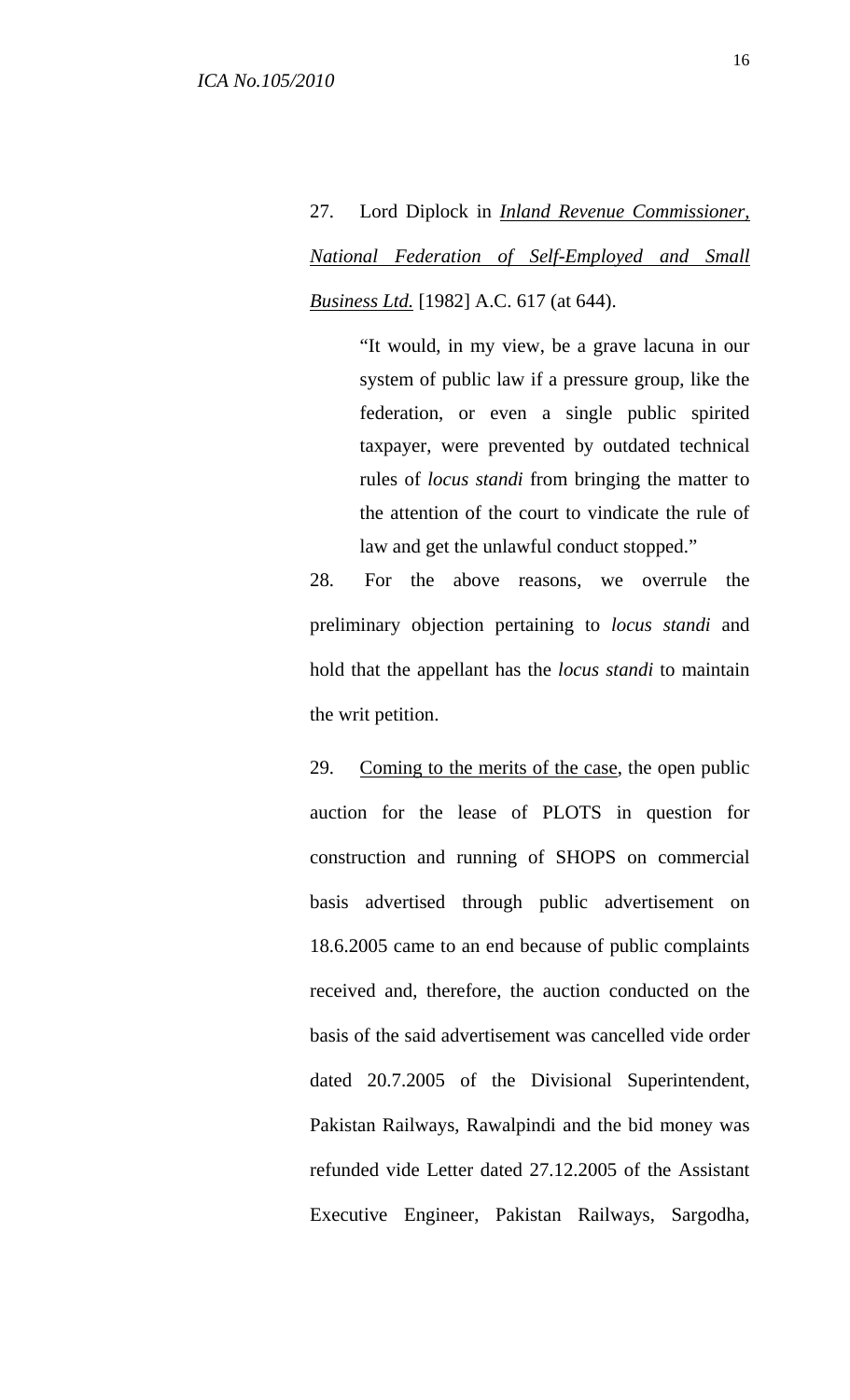30. Once the open public auction of the PLOTS on commercial basis was cancelled in the year 2005, automatically all the bids thereunder also stood cancelled. However, after two years of cancellation of the open public auction, surprisingly under the same "subject" i.e., OPEN PUBLIC AUCTION OF SURPLUS RAILWAY LAND TO BE LEASED OUT THROUGH OPEN PUBLIC ACUTION FOR COMMERCIAL PURPOSES SHOPS AT KM 211/4 TO 212/2 BETWEEN QUAIDABAD BANDIAL STATIONS ON KDA-KHB SECTION the PLOTS in question (now land) were LEASED OUT to Respondent no.4 for AGRICULTURAL PURPOSES, admittedly without any public tender, public participation or open public auction. Letter dated 8.9.2007 refers to Respondent no.4 as the "**highest bidder**" while no auction took place for the lease of the said PLOTS for agricultural purposes. The terms of the lease include a lease period of 10 years extendable for another 5 years. One of the main conditions is that the said land shall be utilized for Agricultural Purposes and not for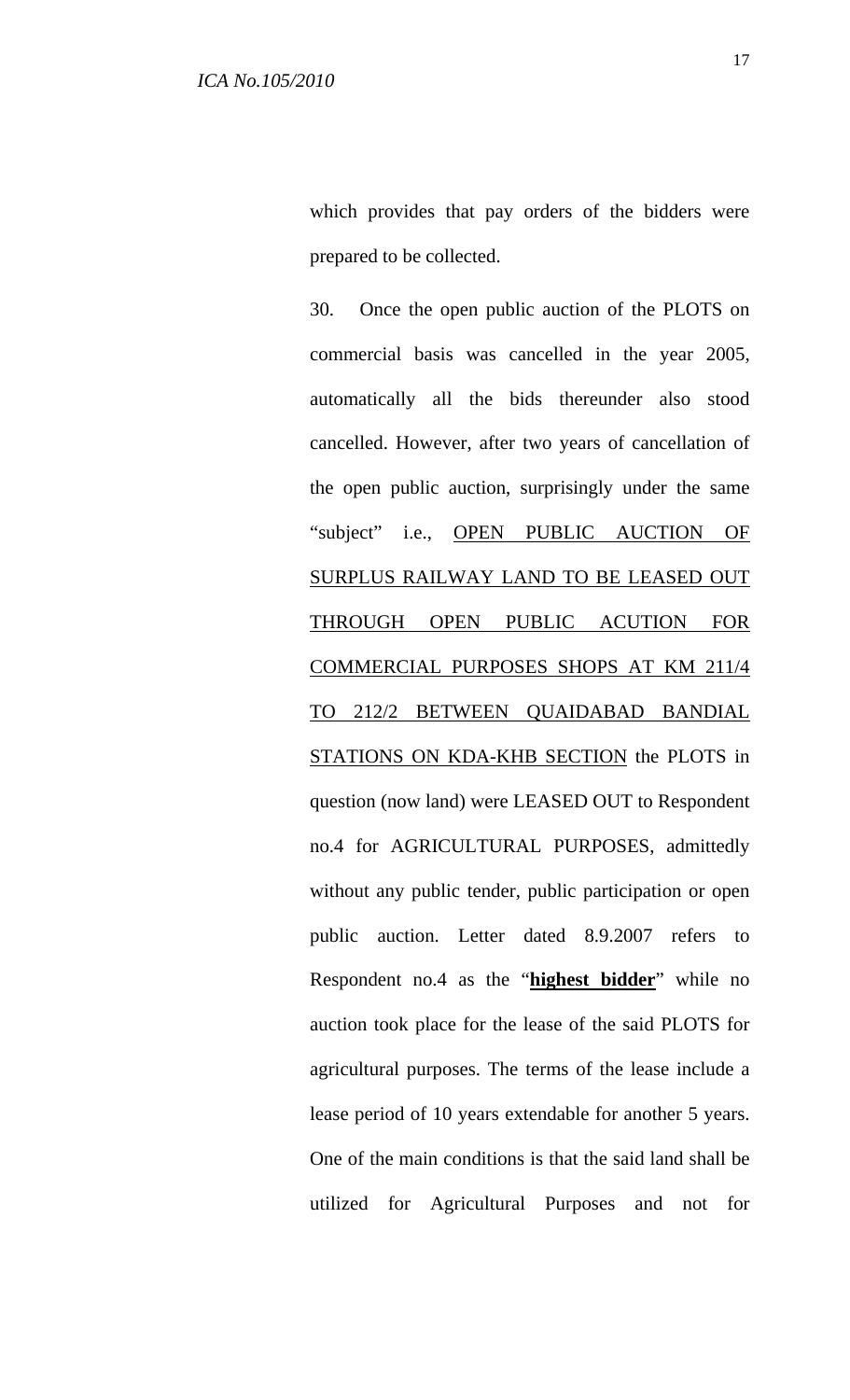construction of Shops or any other commercial use unless approved by the competent authority. Letter dated 19.9.2007 records that Respondent no. 4 has deposited a crossed cheque bearing no. 3950862 dated 19-9-2007 in the sum of Rs  $1,43,500/$ - on account of balance of 50% of the  $1<sup>st</sup>$  year rent (this negates the position taken by respondent No.4 that the bid money deposited in the year 2005 was never received back by respondent No.4, if that were so, why fresh (and same) amount was being deposited in the year 2007). It is also not clear how the rent for the land in question was determined. However, it is clear that the amount in the sum of Rs.1,43,500/- is exactly the same bid amount given by respondent no.4 in the auction held in the year 2005 and is so recorded in Letter dated 27.12.2005 whereby the said bid money was refunded to respondent no.4. An Agreement for the licensing of Railway Land for Agricultural Purposes & Nurseries was entered into with Respondent no.4 by Pakistan Railways on 24.9.2007.

31. The matter does not end here. Vide Letter dated 1.6.2009 Director (Property an Land), Headquarters Office, Pakistan Railways, Lahore wrote to the Joint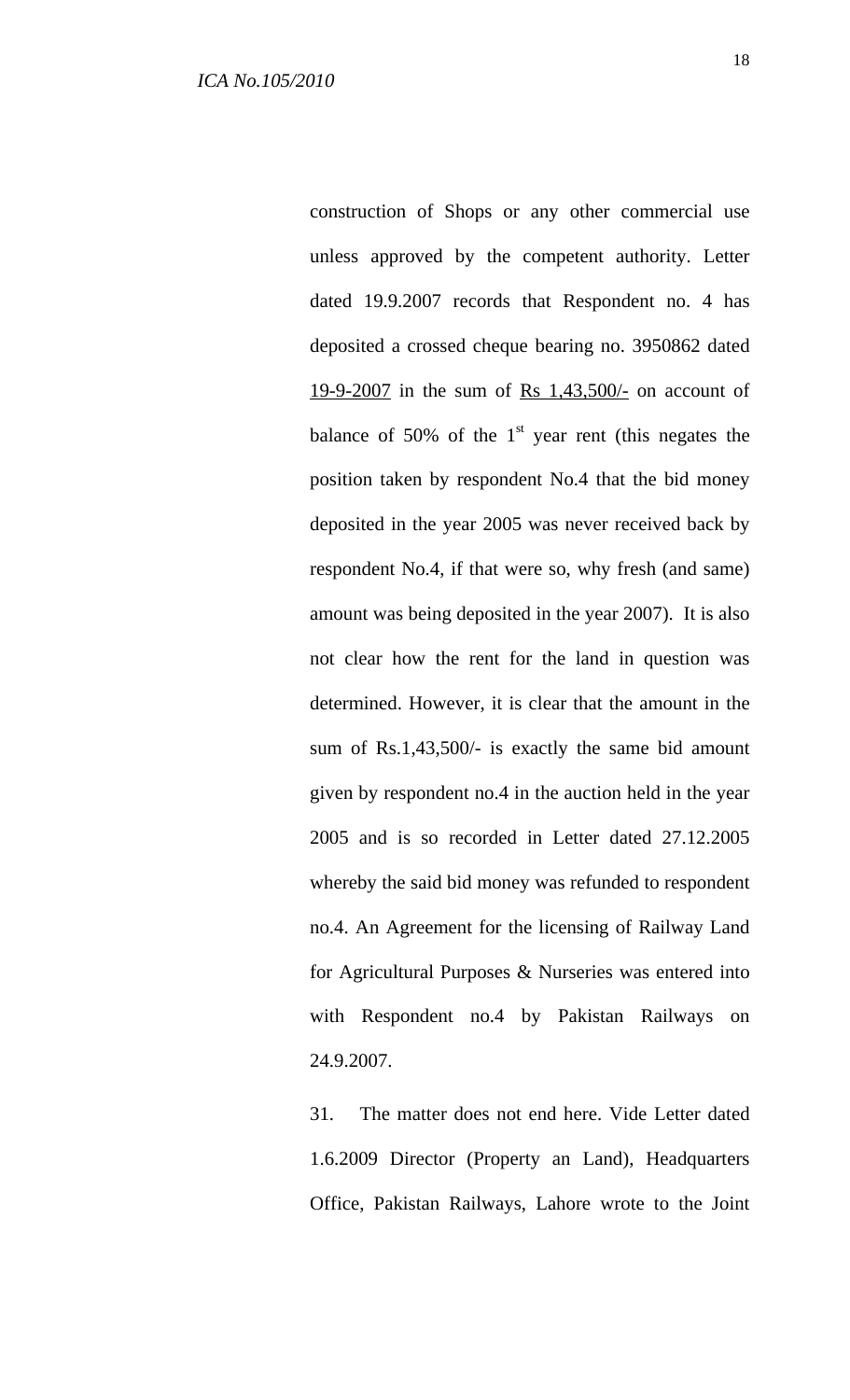Director/Civil Engineering, Ministry of Railways

(Railway Board), Islamabad, the following letter:

## **DIRECTORATE OF PROPERTY & LAND PAKISTAN RAILWAYS**  HEADQUARTERS OFFICE LAHORE No.473-W/340(P&L) Dated 01.06.2009 The Joint Director/Civil Engg, Ministry of Railways (Railway Board) Government of Pakistan **Islamabad.** Sub:- **OPEN PUBLIC AUCTION OF SURPLUS RAILWAY LAND TO BE LEASED OUT FOR COMMERCIAL PURPOSE (SHOPS) AT KM211/4 TO 212/2 BETWEEN QUAIDABAD-BANDIAL STATIONS ON KDA-KHB SECTION.** Ref: Ministry of Railways Letter No.W-II/2008- LA/8(6) dated 30.12.2008 Kind attention is invited to Headquarters letter of even number dated 23.12.2008 on the above subject whereby directive of Ministry was solicited on the request of Divisional Superintendent Rawalpindi for deposit of rental charges by the lessee for the period from 25.9.2008 to 24.9.2009. The reply from Ministry of Railway is however awaited. It is further submitted that lessee has been

approaching to Divisional as well as Headquarters Office with the request to review his case **for restoration of commercial lease for which he originally bid for**. His contention is that his auction case for commercial leasing was initiated prior to enforcement of restriction of leaving 100 feet distance from track. It is also mentioned that recently the Steering Team of Ministry of Railways in its meeting dated 14.4.2009 has recommended that restriction of 100 feet distance from the track for commercial structures can be relaxed by competent authority on case to case basis. He has also indicated his willingness to enhance his offer substantially through negotiations. *(emphasis supplied)*

> Sd/- **(MUHAMMAD ARIF)**  For Director/Property & Land Ph #-9201802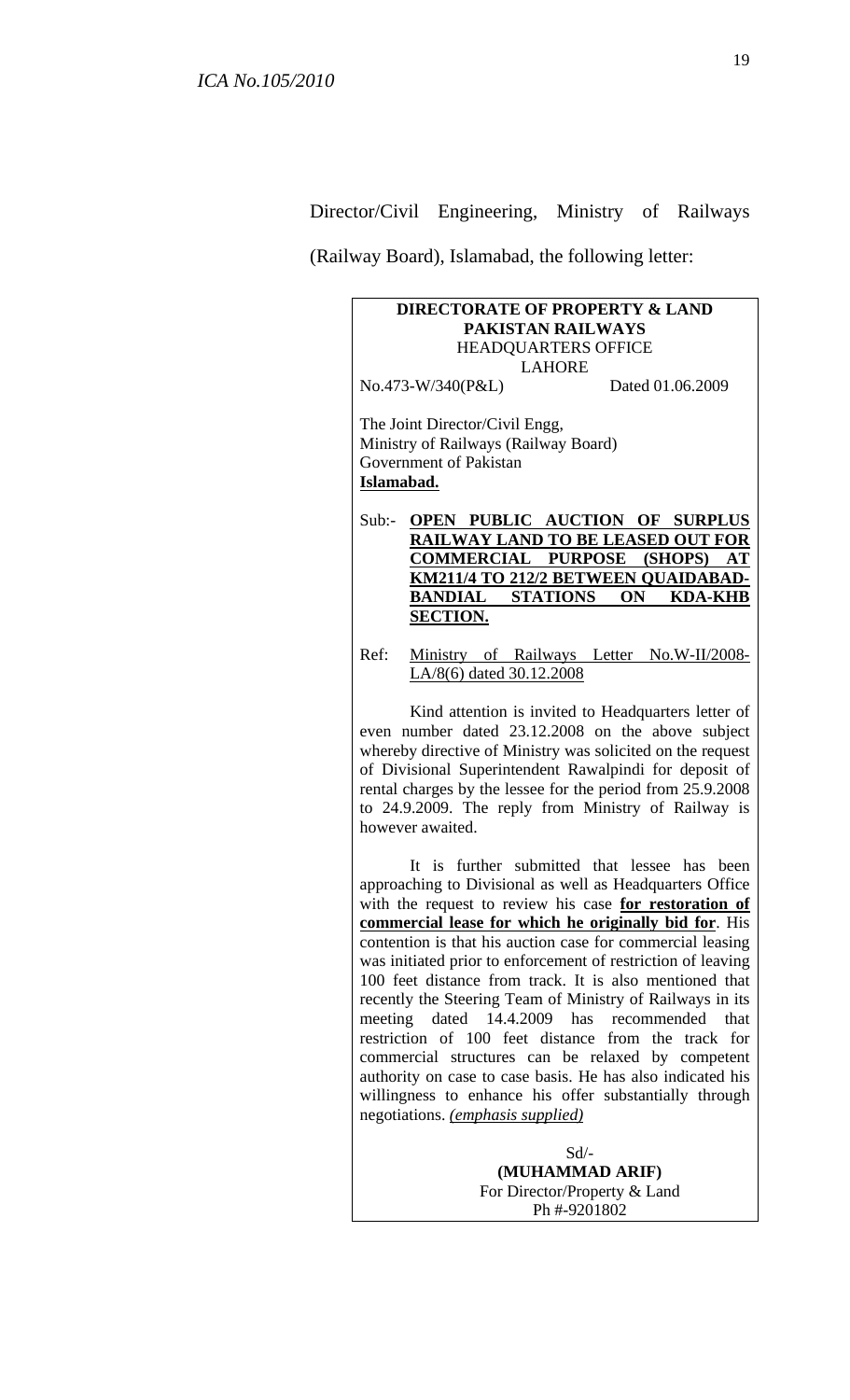32. Thereafter vide Letter dated 25.6.2009 the competent authority converted the lease into a Commercial Lease from an Agriculture Lease in the following manner:-

| <b>GOVERNMENT OF PAKISTAN</b><br><b>MINISTRY OF RAILWAYS</b><br>(RAILWAY BOARD) |        |                                                                                                                                                                                                                                                                                                                                                                         |
|---------------------------------------------------------------------------------|--------|-------------------------------------------------------------------------------------------------------------------------------------------------------------------------------------------------------------------------------------------------------------------------------------------------------------------------------------------------------------------------|
| No.W-II/2008-LA/8(6) Islamabad the $25th$ June, 2009                            |        |                                                                                                                                                                                                                                                                                                                                                                         |
| The Divisional Superintendent,<br>Pakistan Railways,<br>Rawalpindi.             |        |                                                                                                                                                                                                                                                                                                                                                                         |
| Sub:                                                                            |        | OPEN PUBLIC AUCTION OF SURPLUS<br>RAILWAY LAND TO BE LEASED<br><b>OUT</b><br>THROUGH OPEN PUBLIC AUCTION FOR<br><b>COMMERCIAL PURPOSE (SHOPS)</b><br>AT<br><u>KM211/4 TO 212/2 BETWEEN QUAIDABAD-</u><br><b>BANDIAL STATIONS ON KDA-KHB</b><br><b>SECTION.</b>                                                                                                          |
| It has been approved by the competent authority as<br>follows:-                 |        |                                                                                                                                                                                                                                                                                                                                                                         |
|                                                                                 | a).    | Lease of Mr. Muhammad Shoaib Bandial<br>be converted as "Commercial" instead of<br>"Agricultural". The lease bids for the land<br>in question were originally demanded for<br>Commercial purpose and the lessee had<br>applied for the same. Disturbing the<br>arrangement afterwards is neither<br>appropriate nor covered by any rules.<br><i>(emphasis supplied)</i> |
|                                                                                 | $b)$ . | The lease amount may be re-negotiated<br>with Mr. Bandial as per his own<br>indicated in Director/P&L's<br>willingness<br>letter No.473-W/340(P&L) dated 1.6.2009<br>(copy enclosed) after re-assessing the<br>Commercial worth of the land.                                                                                                                            |
| Necessary action may be taken as indicated in<br>2.<br>paras above.             |        |                                                                                                                                                                                                                                                                                                                                                                         |
| DA/As above.                                                                    |        |                                                                                                                                                                                                                                                                                                                                                                         |
|                                                                                 |        | $Sd$ /-<br>(S.Najmul Hasnain Naqvi)<br>Director Technical                                                                                                                                                                                                                                                                                                               |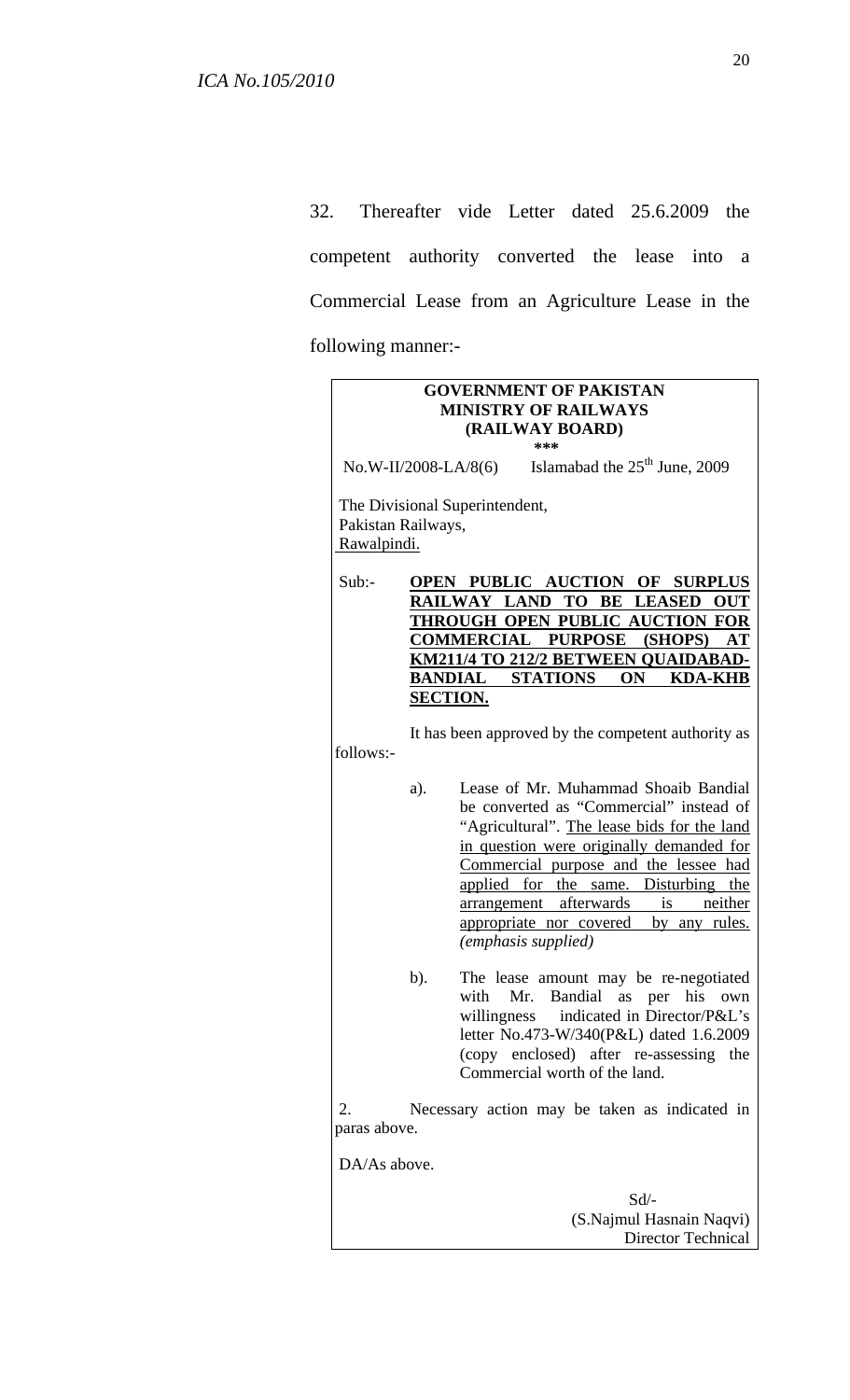33. The Letter states that the lease bids for the land were originally demanded for commercial purposes and that it is not appropriate to disturb the said "arrangement". Thereafter, respondent no.4 entered into a fresh Agreement for Lease of the Land for commercial purpose. The title of the Agreement is as follows:-

> AGREEMENT FOR LEASE/ RENT OF RAILWAY LAND FOR COMMERICAL PURPOSE/SHOPS **(THROUGH OPEN AUCTION)** AT KM 211/4 TO 211/2 BETWEEN QUIADABAD-BANDIAL STATIONS.

34. Public functionaries at Pakistan Railways had the temerity and audacity to misrepresent the facts and lie on the face of the record. Inspite of the auction to have been cancelled in the year 2005, the subject (caption) used in all the correspondence initiated after two years of the cancellation of open auction has been intentionally referred to as; OPEN PUBLIC AUCTION OF SURPLUS RAILWAY LAND TO BE LEASED OUT THROUGH OPEN PUBLIC AUCTION FOR COMMERCIAL PURPOSE (SHOPS) AT KM211/4 TO 212/2 BETWEEN QUAIDABAD-BANDIAL STATIONS ON KDA-KHB SECTION. Even though no auction took place for the lease of agricultural land and no reason or justification given for converting the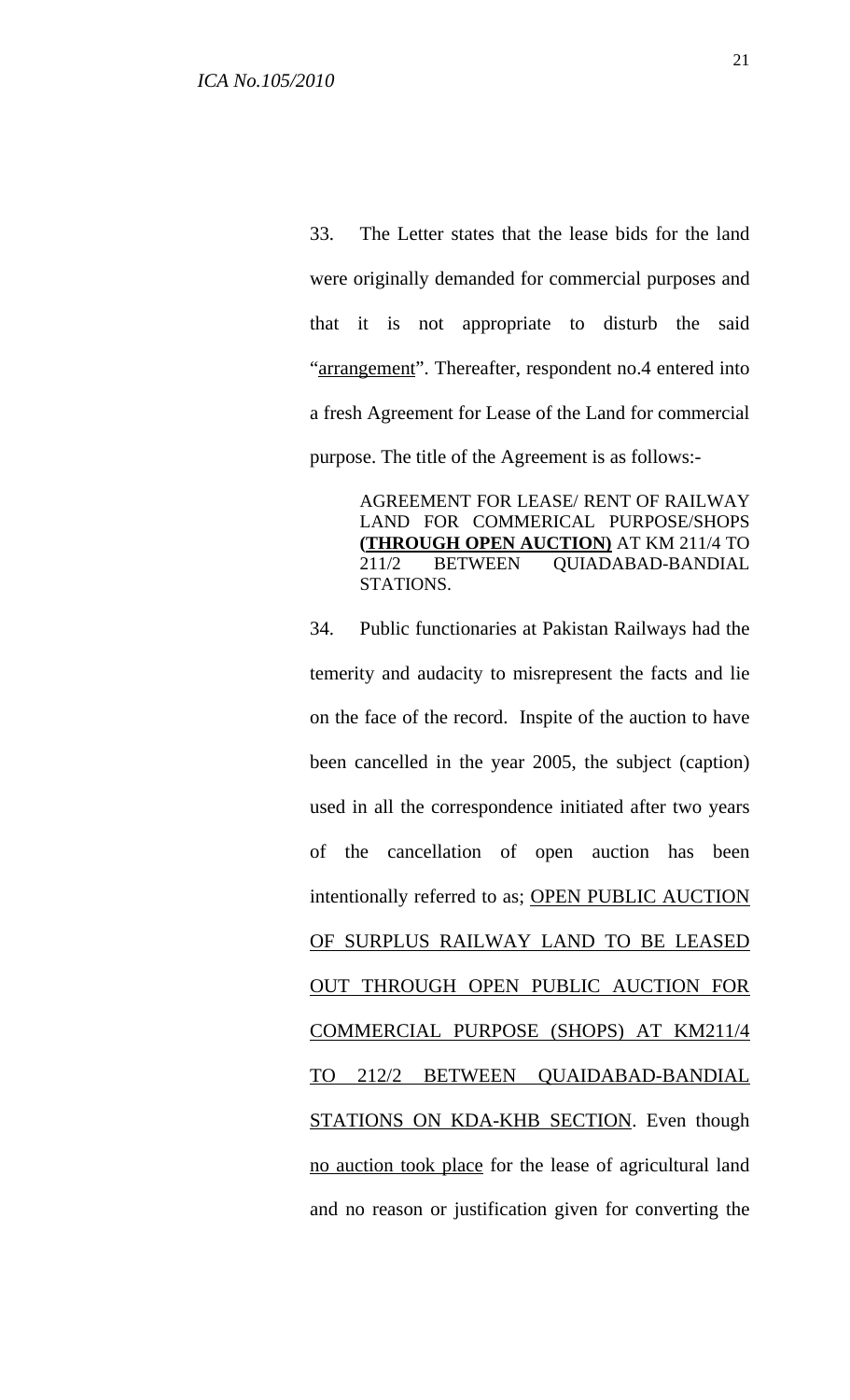said lease into a commercial lease bestowing the same benefits on Respondent No.4 which were denied to him in the year 2005, due to public complaints, when the open commercial auction was cancelled.

35. It is vividly borne out from the record before us that deliberate efforts were made to ensure that the record was intentionally packaged to show that the agricultural lease and the conversion to commercial lease was under the lawful banner of OPEN PUBLIC AUCTION and Respondent no.4 was the "Highest Bidder." This false labeling is not only incorrect as no public tender or public auction took place it also amounts to fabricating and manufacturing fake public record in order to transfer public property to their favourite i.e., Respondent no.4 at the disadvantage of Pakistan Railways.

36. Later on conversion of Agricultural Lease into a Commercial Lease demonstrates the machination and corruption of the public functionaries who went all out to defraud their own institution i.e., Pakistan Railways. It is clear without an iota of doubt that Pakistan Railways through the public functionaries incharge were determined to favour Respondent no.4 at all cost.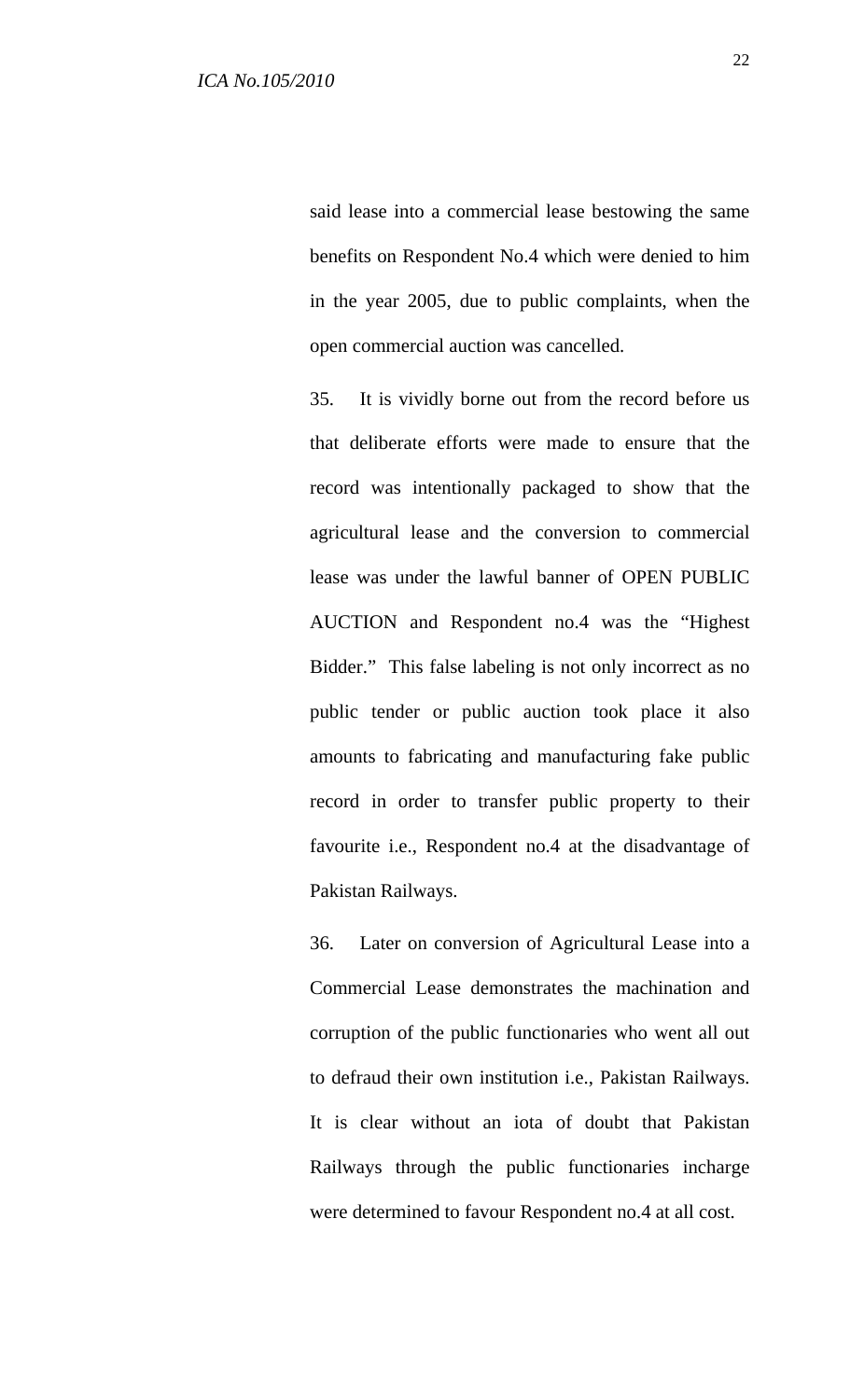37. Public Property held by public authorities is held in trust. Public functionaries (civil servants or officers of any public authority) are the TRUSTEES of the said property on behalf of the people of Pakistan. No public officer, how high up he may be in a public institution, has the right, authority or power to sell, lease or transfer even a single inch of public property unless it is strictly in accordance with law and meets the public standard of open public tender and open public auction. "The government in itself has no "private" interest of its own. The government exists for the sake of individuals. The government does not exist for its "own" sake. Those who represent the government have no " self " interest that must be protected. They must act to achieve the collective interest. Indeed, there is a serious concern - a concern that history has repeatedly validated - that representatives of the government will develop their own interests and use the tremendous power granted them for purposes that did not reflect that collective good. The duty of loyalty seeks to prevent that. That duty of loyalty seeks to guarantee that the government takes care of the public and not itself; the general duty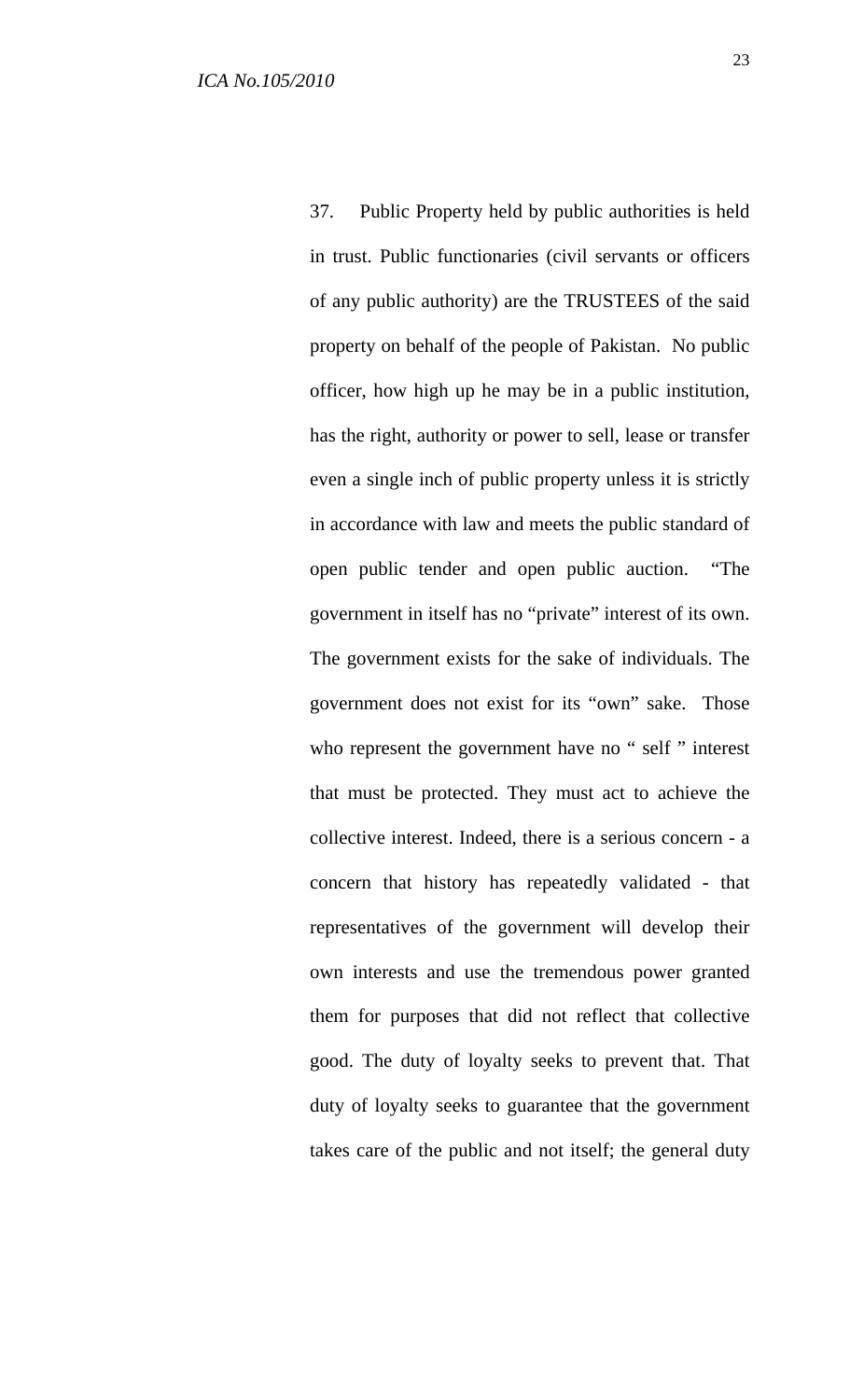of loyalty seeks to guarantee that the government takes care of he public and not itself."<sup>5</sup>

38. The disposal or transfer of public property without public participation is abuse of public trust. Public Property sold or transferred behind closed doors by public functionaries to some selected few undermines this venerated trusteeship. Good governance is fundamentally pillared on trust and confidence of the people in the government, public institutions and more importantly in the public functionaries at the helm of the affairs.  $\frac{3}{1}$ If this public trust is hemorrhaged, the entire edifice of public administration loses its credibility, which weakens governments and discredits democracy.

39. Disposal of Public Property without reaching out to the public is a breach of public trust and is facially discriminatory. By giving preference to a selected few from the general public, equals are treated unequally, offending fundamental right of equality under article 25 of the Constitution.

40. Further, such closed and opaque process adopted for the sale or disposal of public property limits public

 $\overline{a}$ 

<sup>&</sup>lt;sup>5</sup> The Judge in a Democracy by Aharon Barak (Page 220), Princeton University Press, 2006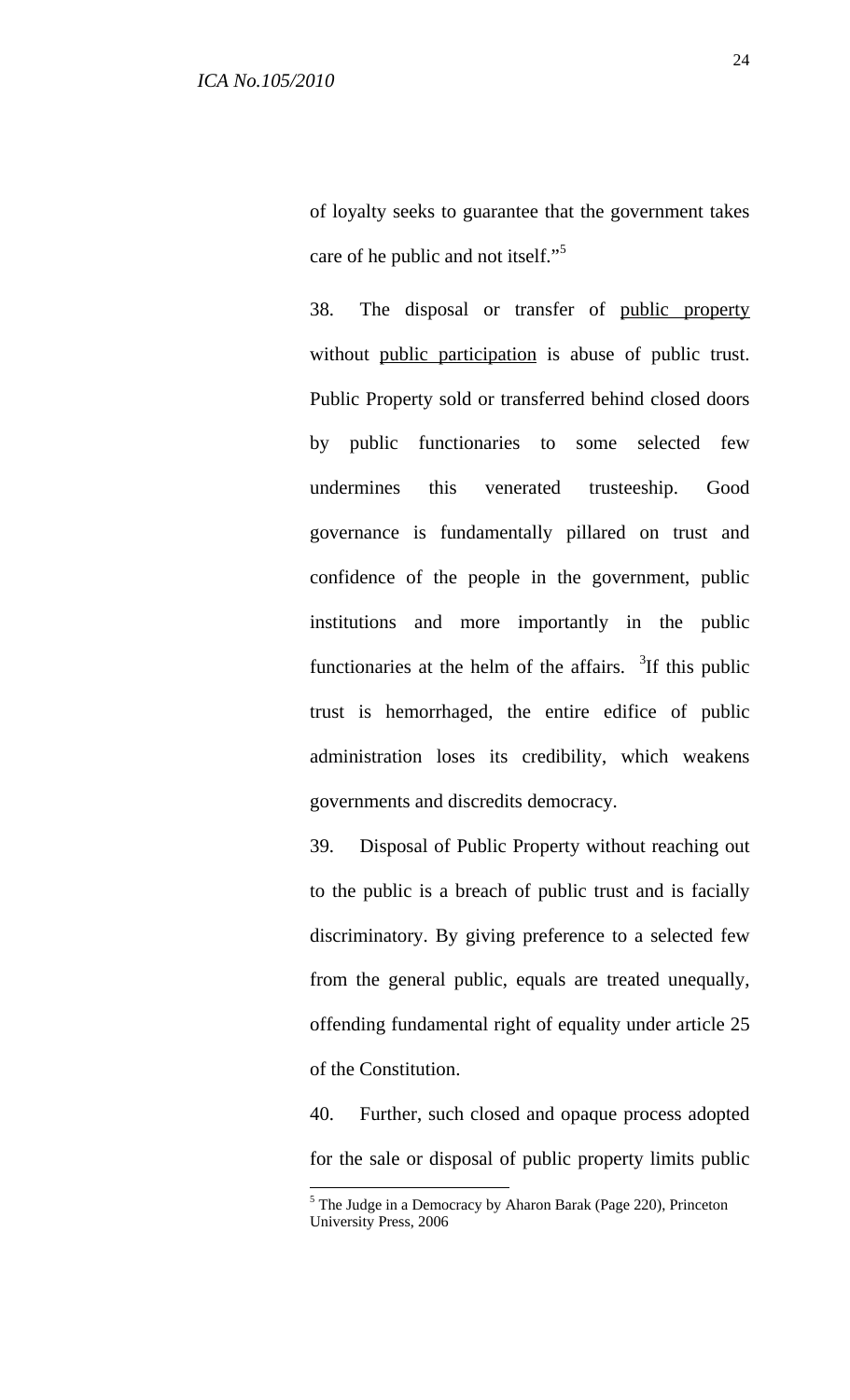access to new business prospects and restricts economic activity to the selected few. This goes against the grain of fair competition and fundamental right guaranteed under article 18 of the Constitution. Right of a person (public) to enter a lawful business is impaired if he is not informed of such an opportunity or his access to such an opportunity is kept behind closed doors.

41. It is important to set guidelines to be adhered to by government, semi government and autonomous public institutions for the disposal or transfer of public property. In our country the closest legislature has come to provide for disposal of public property is under the rubric of Privatization Commission Ordinance, 2000. The Privatization (Modes and Procedure) Rules, 2001 read with Privatization Commission (Hiring of Valuers) Regulations, 2001 provides a fairly comprehensive checklist (discussed hereunder) that appears to be essential to discharge the public trust reposed in public institutions. Further, there is a detailed law relating to public procurement in the country namely; The Public Procurement Rules, 2004 under the Public Procurement Regulatory Authority Ordinance, 2002. The principles of public procurement can be used as useful guidelines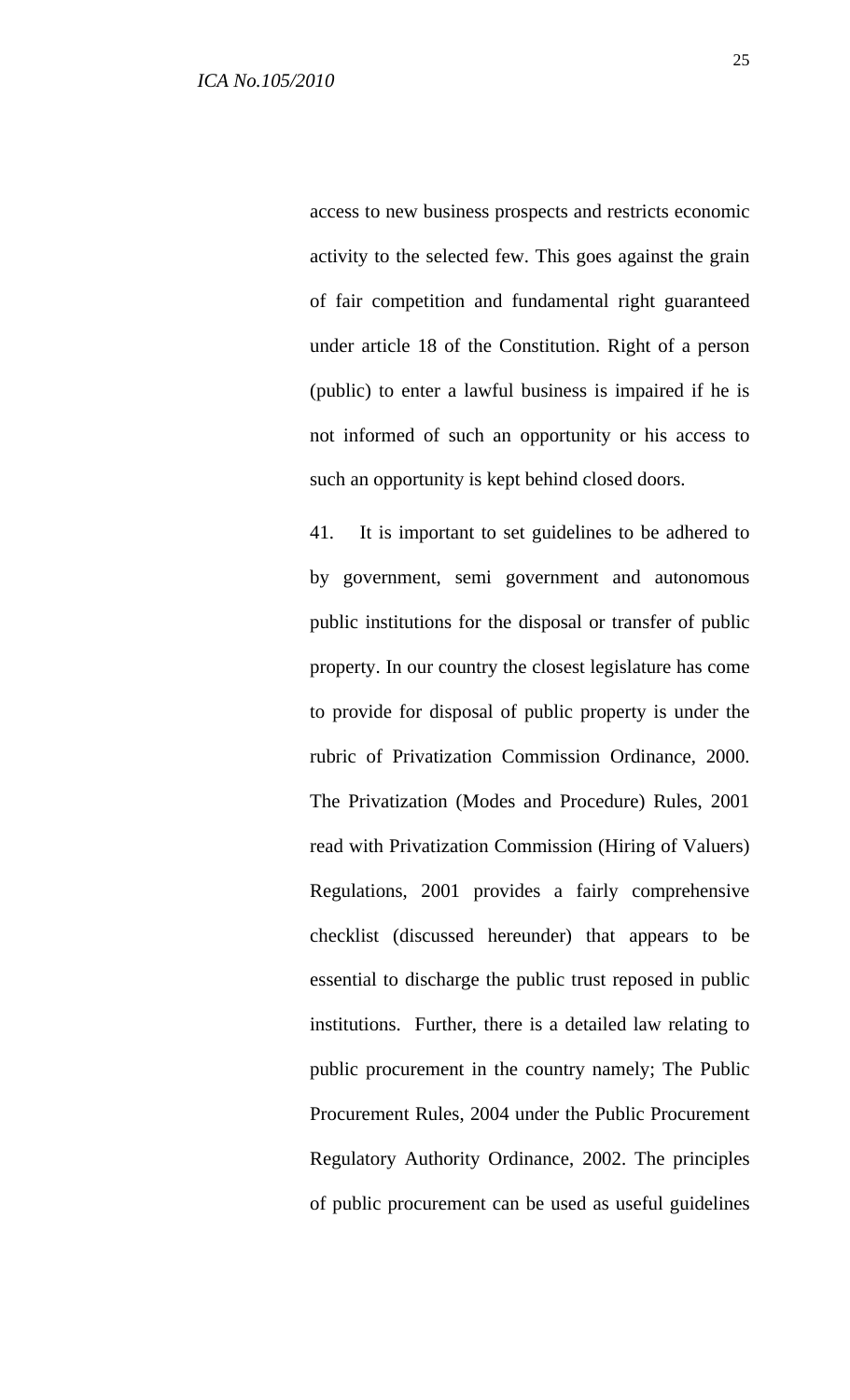when public property is to be disposed of or transferred. Some of the salient principles/guidelines which can be culled out of the above laws for the disposal (which includes sale, lease, license, etc) of public property are as follows:

- a. **Disposal Planning**. Advanced planning for disposal of public properties by public institutions based on a well reasoned cost benefit analysis. Any such planning will be guided and structured solely to achieve public and institutional interest;
- b. **Due Diligence**: Disposal Planning must be based on legal, technical and financial due diligence of the public property being disposed of;
- c. **Independent Valuation**: Allow fair and independent valuation of the public property before it is put to sale;
- d. **Public Advertisement**: Disposal of public property shall be widely advertised to get maximum publicity (also be advertised on the website of the public institution concerned);
- e. **Pre-qualification**: of prospective bidders prior to floating the tenders keeping in view the institutional need and interest;
- f. **Open Competitive bidding**.

Submission of counsel for respondent No.4 that the bid given by said respondent was the highest bid ever received by Pakistan Railways is misconceived and flawed. Without public tendering and without inviting competitive biding it cannot be ascertained that the bid given by the petitioner was the highest.

42. Public functionaries are custodians of public property; they must protect and safeguard public property like a lioness guarding her cubs. Therefore,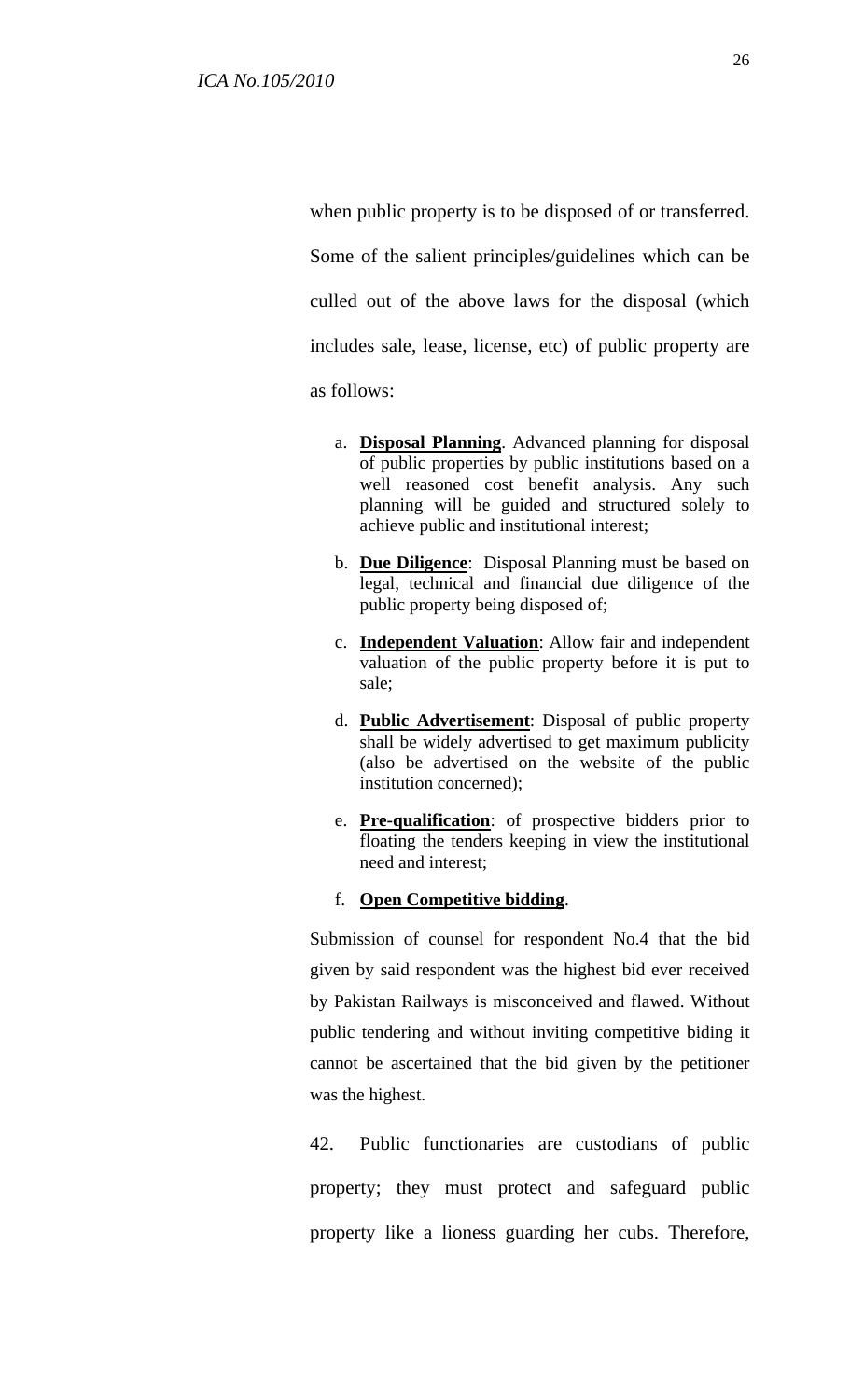even a slight lapse on behalf of the public functionaries in the stewardship of this sacred trust and public confidence calls for strictest of accountability in the larger interest of justice and institutional building. Reliance is placed with advantage on *Human Rights Cases No.4668 of 2006, 1111 of 2007 and 15283-G of 2010* (PLD 2010 SC 759); *Moulvi Iqbal Haider v. Capital Development Authority and others* (PLD 2006 Supreme Court 394), *"Arshad Mehmood and others v. Government of Punjab through Secretary Transport Civil Secretariat, Lahore and others"* (PLD 2005 SC 193), *Ardeshir Cowasjee and 10 others v. Karachi Building Control Authority (KMC), Karachi and 4 others* (1999 SCMR 2883); *"Iqbal Hussain v. Province of Sindh through Secretary, Housing and Town Planning, Karachi and others"* (2008 SCMR 105); *"Banglore Medical Trust v. B.S. Muddappa and others"* (AIR 1991 SC 1902).

43. The entire process of grant of lease to Respondent no.4 for agricultural basis and then conversion of the same into commercial basis; the unlawful use of the term open public auction in all public correspondence, just to mask the under the table transaction with a stamp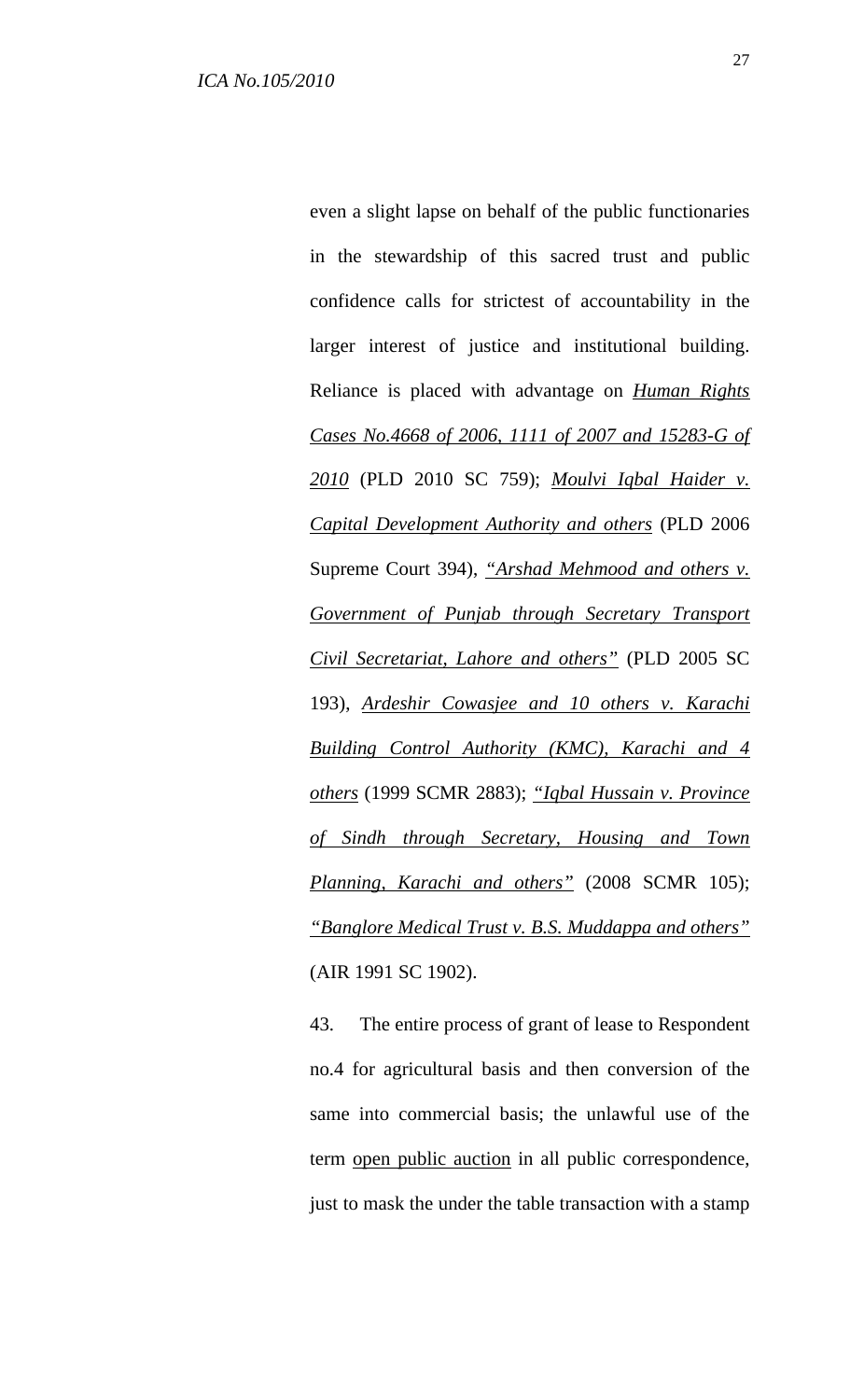of legitimacy and transparency and the violation of the Policy Letter of Pakistan Railways dated 10-7-2008 establishes beyond doubt that the two Agreements in favour of respondent no.4 were tainted, colourable, based on malafide, misrepresentation, fraud and against pubic policy. The said agreements, are patently against the Constitution, public interest, public policy besides being collusive are hereby held to be void ab-inito. Pakistan Railways is directed to immediately take possession of the PLOTS (land) in question from Respondent no.4. Reliance is placed on *"Messrs Airport Support Services v. The Airport Manager, Quaid-e-Azam International Airport, Karachi and others"* (1998 SCMR 2268); *Messrs Shams and Brothers v. Government of Pakistan and others"* (2007 CLD 125), *"Sheri-CBE and others v. Lahore Development Authority and others"* (2006 SCMR 1202) *"Muhammad Afzal v. Shahzad Asghar Dar and others"* (2003 SCMR 280), *"Messrs Ittehad Cargo Service and 2 others v. Messrs Syed Tasneem Hussain Naqvi and others"* (PLD 2001 SC 116) and *"Messrs Pacific Multinational (Pvt.) Ltd. v. Inspector General of Police, Sindh Police Headquarters and 2 others"* (PLD 1992 KAR 283).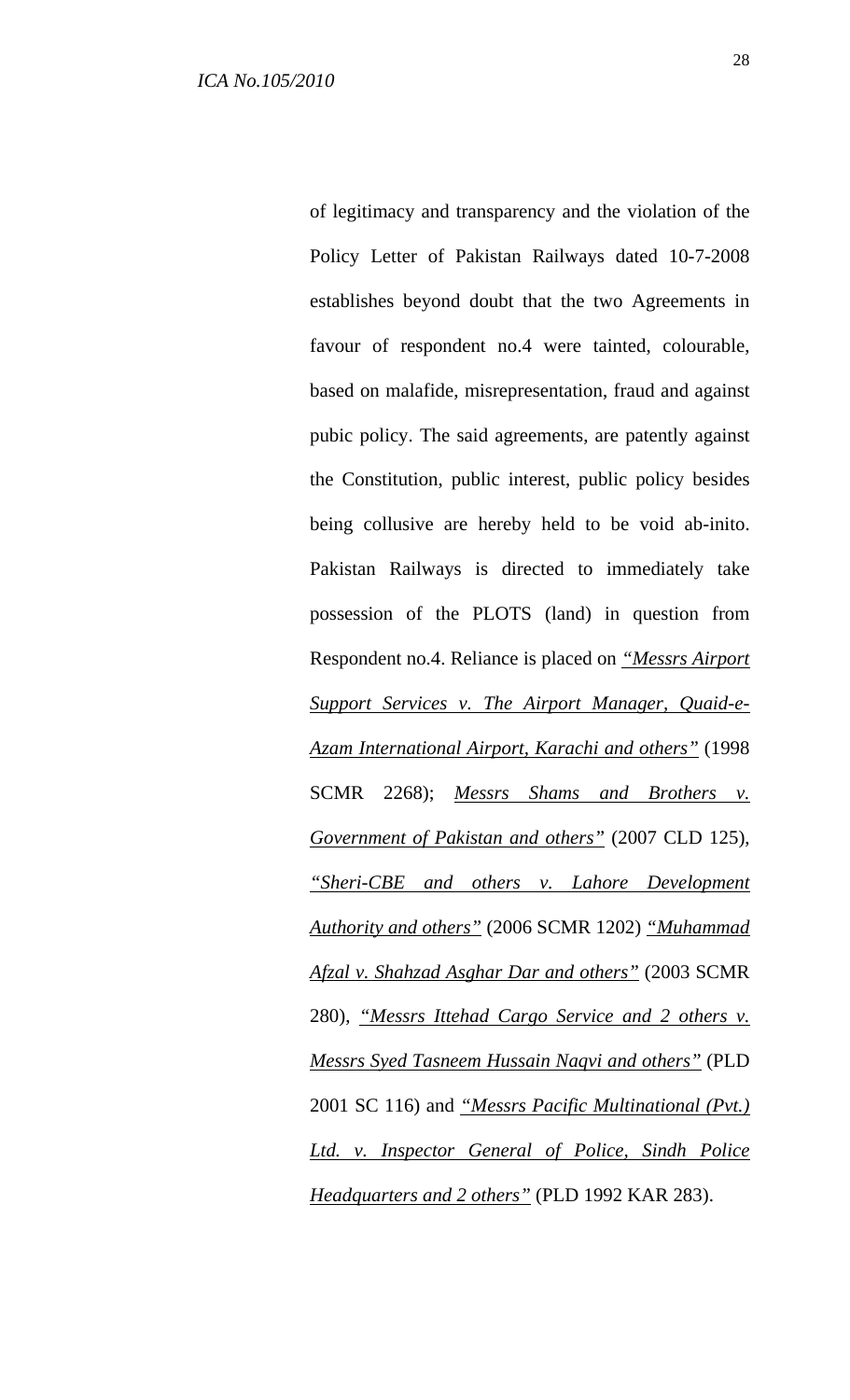44. The said land and any other public land held in trust by Pakistan Railways can only be sold through a transparent public auction keeping in view the guidelines given above.

45. The public functionaries and Respondent no.4 who have initiated and assisted in execution of the above Lease Agreements cannot go home without accountability. It is important to note that:

 $Transparency = Power - Accountability.$ 

46. We, therefore, direct Chairman, Pakistan Railways to hold a detailed inquiry against the public functionaries of Pakistan Railways associated with this case as well as grant a hearing to Respondent no. 4 and file his Report with this Court in six months from today alongwith the actions taken. The said report will be placed before this Court on the judicial side as a "REPORT CASE" on 14.02.2011 when a responsible officer of Pakistan Railways will also be present.

47. In future, Pakistan Railways is free to deal with the PLOTS (land) in question in accordance with law and the process set out in this judgment. Respondent No.4 will not be allowed to participate in any auction of Pakistan Railways unless and until he stands exonerated in the inquiry to be conducted by the Chairman, Pakistan Railways.